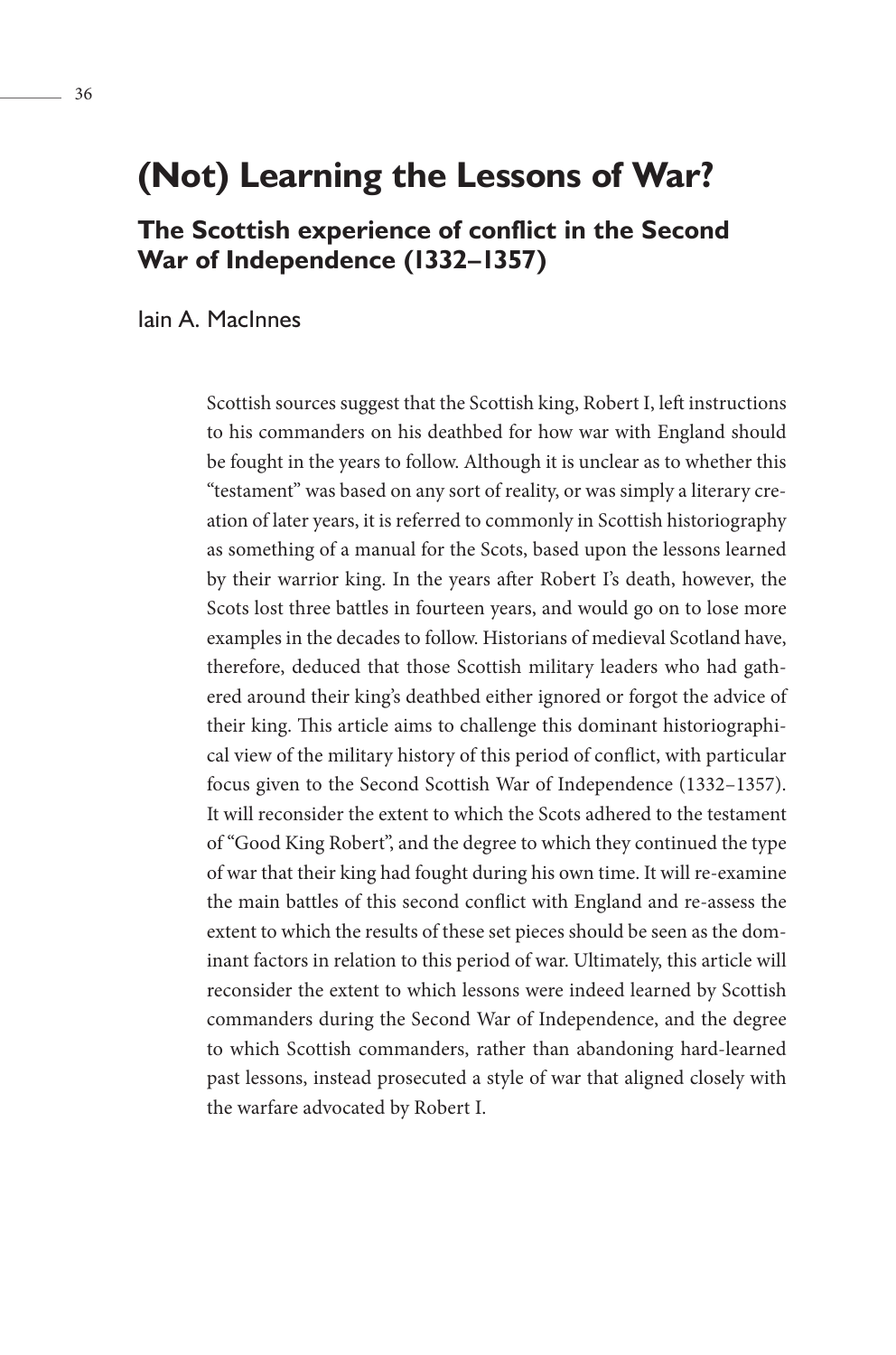According to some manuscript copies of a medieval Scottish chronicle, Robert I, the king who had led Scotland to freedom from English domination during the First Scottish War of Independence (1296–1328), called his nobles to his deathbed in his final days.<sup>1</sup> Here he supposedly presented to them his testament. This was a set of instructions to his commanders, and to those who would tutor the king's young successor, David II. They included lessons learned by the king himself on how to best fight the English foe. Included in this testament was military advice of a type that aligned with the style of war the king had prosecuted during his own reign, and with which he had ultimately been successful. As it is reported in verse form:

> On foot should be all Scottish war Let hill and marsh their foes debar And woods as walls prove such an arm That enemies do them no harm. In hidden spots keep every store And burn the plainlands them before So, when they find the land lie waste Needs must they pass away in haste Harried by cunning raids at night And threatening sounds from every height. Then, as they leave, with great array Smite with the sword and chase away. This is the counsel and intent Of Good King Robert's Testament.2

<sup>1</sup> *Johannis de Fordun Scotichronicon cum Supplementis et Continuatione Walteri Boweri*, ed. W. Goodall, 2 vols (Edinburgh: Robert Fleming, 1759), ii, 232; see also Walter Bower, *Scotichronicon*, ed. D.E.R. Watt *et al*, 9 vols (Edinburgh: Mercat Press, 1993–1998), ix, 37. The earliest accounts of the king's deathbed scene suggest no last-minute instruction to his men about fighting the future war. Instead, the accounts focus on Bruce's determination to secure the safety of his soul, and for his nobles to choose one from among them who would take the king's heart on crusade (John Barbour, *The Bruce*, ed. A.A.M. Duncan (Edinburgh: Canongate, 1997), 748–754; *The True Chronicles of Jean le Bel, 1290–1360*, trans. N. Bryant (Woodbridge: Boydell Press, 2011), 52–53).

<sup>2</sup> Colm McNamee, *Robert Bruce: Our Most Valiant Prince, King and Lord* (Edinburgh: Birlinn, 2012), 299. The earliest version of this military strategy may come from a now-lost chronicle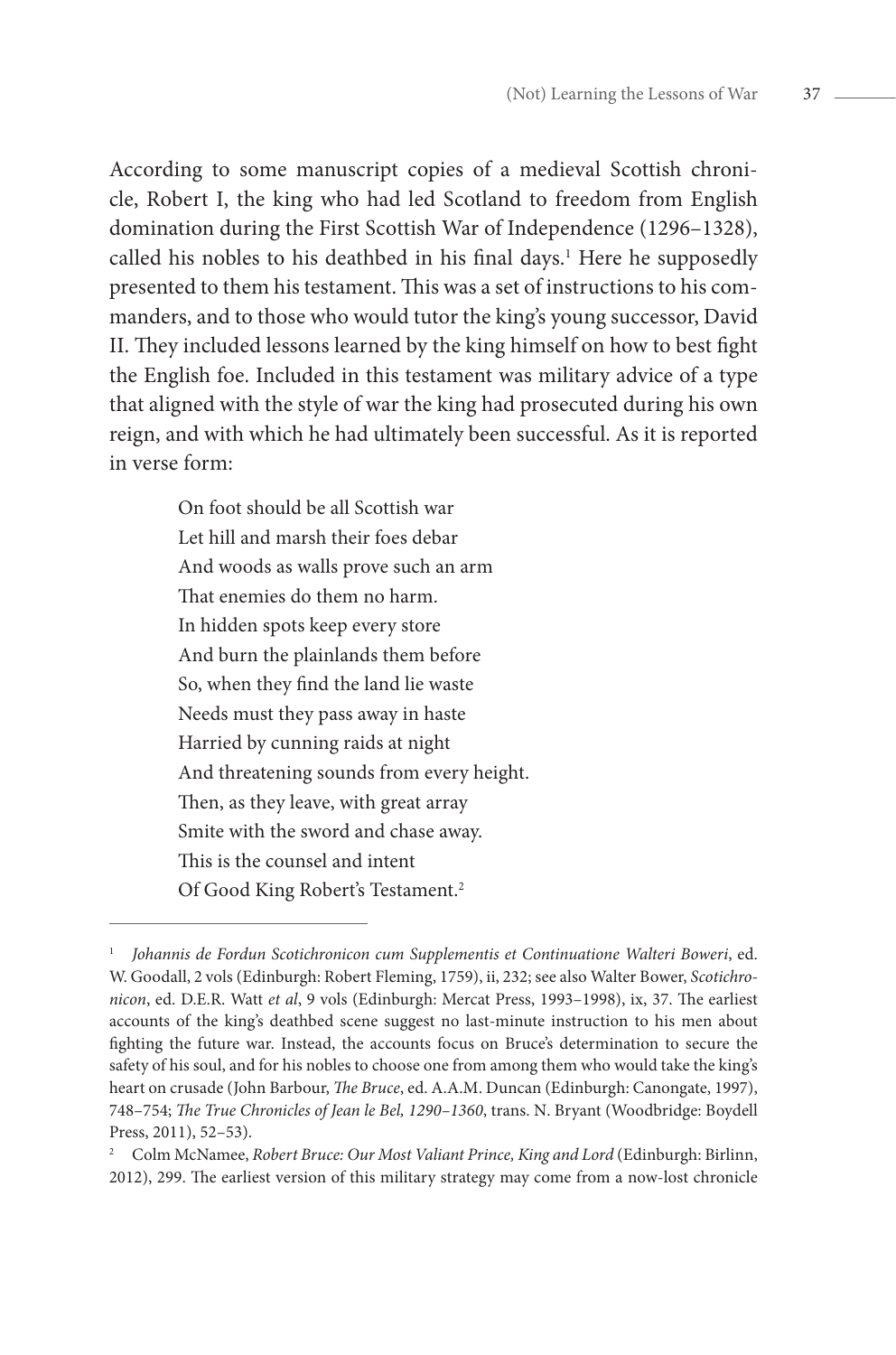Robert I's advice was, then, to continue the guerrilla tactics that had effectively denied English forces an outright conquest of Scotland, and which had been used in turn to transform a largely defensive form of war into an offensive one, with violent raids unleashed against English interests and possessions.<sup>3</sup> Perhaps implicit within such advice was a suggestion that the Scots should avoid facing the English in battle at all. Although this is not stated explicitly in the earliest iteration of this tale, it was developed in sixteenth-century retelling of the episode to form one of the key statements of supposed Scottish medieval military policy. For example, George Buchanan wrote that the Scots should,

> never…bring their whole force against the English at once, nor risk their fortune on the issue of one battle…the English, who inhabit a better country than the Scots, exceed them in the number of men, in money, and, in fine, in all the materiel of war, and, therefore, on account of these advantages, are more accustomed to ease, and more impatient of fatigue; but the Scots, nurtured in a sterner soil, are by their parsimony and constant exercise rendered more healthy, and by the nature of their education better fitted to undergo military toil, and, therefore, better adapted for irregular skirmishes, wearing out the enemy by degrees, and breaking them by occasional attacks, than for meeting them at once in a pitched battle.<sup>4</sup>

from the period just after Robert I's reign, written by Bernard of Arbroath, chancellor of Scotland (see *Chron. Bower*, vi, 321, xvii-xviii; Michael Penman, *Robert the Bruce: King of the Scots* (New Haven: Yale University Press, 2014), 118). The interpolation of this chronicle fragment into Bower's fifteenth-century *Scotichronicon* makes no reference to this being part of a kingly deathbed instruction. Indeed, a similar description of Scottish tactics, again without reference to a deathbed testament, is also made in Jean Froissart's *Chroniques*, written in the last decades of the fourteenth century. Here the basic tenets of Scottish military strategy are discussed in relation to the events after the battle of Halidon Hill (1333) (*The Wars of Edward III: Sources and Interpretations*, ed. Clifford J. Rogers (Woodbridge: Boydell Press, 1999), 40–41). 3 For Bruce's military career, see for example Michael Brown, *Bannockburn: The Scottish War* 

*and the British Isles, 1307–1323* (Edinburgh: Edinburgh University Press, 2008), 93–103. 4 George Buchanan, *The History of Scotland*, trans. J. Aikman, 4 vols (Glasgow and Edin-

burgh: Blackie, Fullarton & Co., 1827–1829), i, 444–445.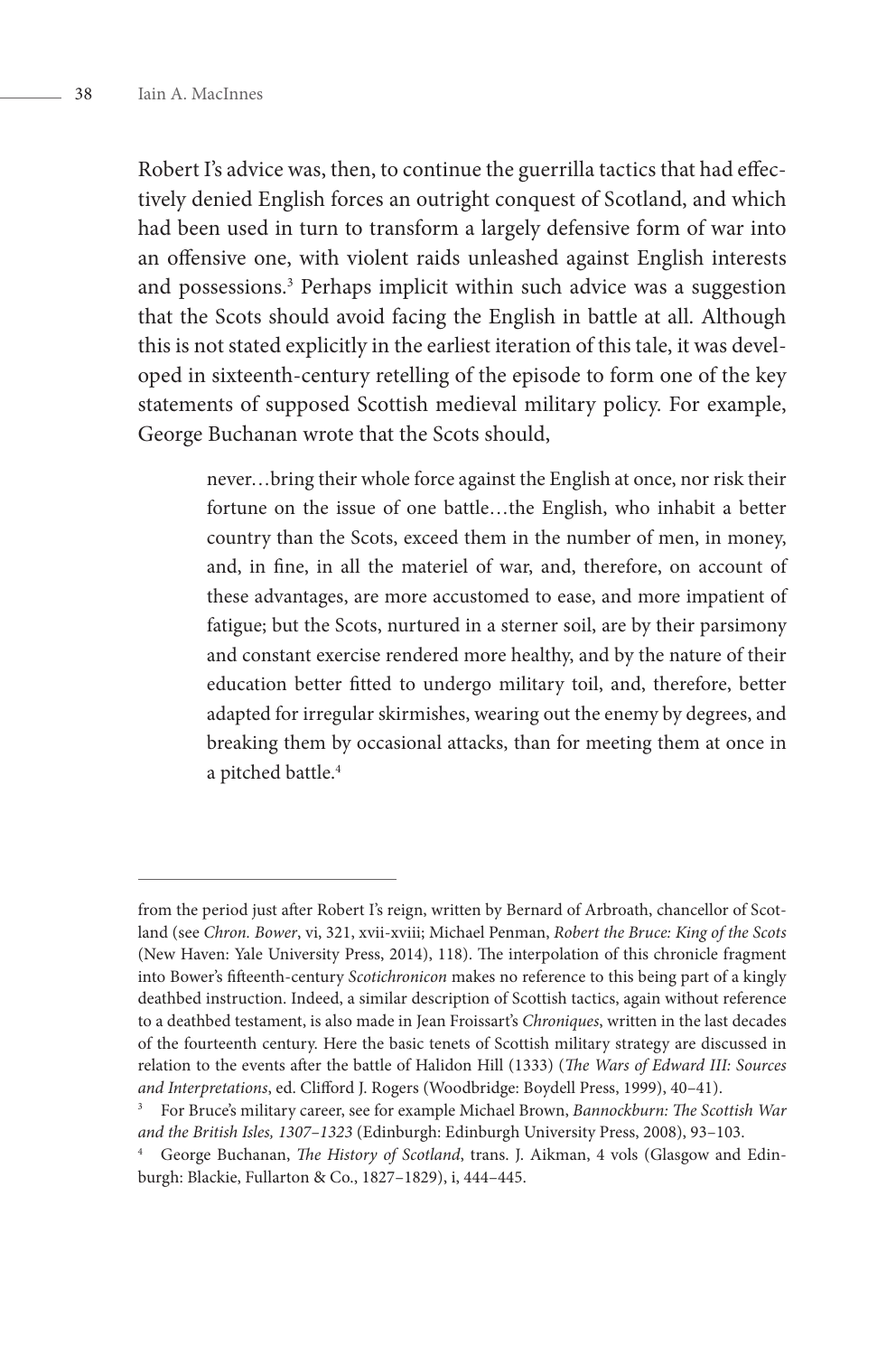

Other accounts from the same period would further develop these points and similarly stress the importance of battle-avoidance when it came to fighting the English.<sup>5</sup>

Importantly, however, such declarations insisting that facing the English in battle should be avoided came from a period in which the Scots had indeed faced their enemy several times, and lost on almost every occasion. In particular, the sixteenth-century Scottish disasters at Flodden (1513), Solway Moss (1542) and Pinkie (1547) provided all the examples that contemporary writers undoubtedly needed to stress this particular facet of military strategy.<sup>6</sup> As such, it is little surprise that these writers placed within Robert Bruce's last words an instruction to avoid the battlefield catastrophes that they knew followed the king's reign. However, as indicated above, this statement is a later addition. While the Scots are encouraged to attack the English through "cunning raids at night," and to "smite with the sword and chase away" the enemy upon their retreat, the original account of "Good King Robert's Testament" makes no explicit comment on the importance of battle-avoidance to Scottish strategy. Despite this, historians continue to emphasise the importance of battles, and in particular of battlefield defeat, in their analyses of fourteenth-century Scottish warfare.<sup>7</sup> In part this is because some fourteenth- and early fifteenth-century examples, such as the battles of Dupplin Moor (1332),

<sup>5</sup> *The Chronicles of Scotland Compiled by Hector Boece*, translated into Scots by John Bellenden, 1531, 2 vols (Edinburgh: Scottish Text Society, 1938–1941), ii, 291–292; *Leslie's History of Scotland*, ed. E.G. Cody, 4 vols (Edinburgh: Scottish Text Society, 1884–1895), ii, 12–13; John Major, *A History of Greater Britain* (Edinburgh: Scottish History Society, 1982), 264–265.

<sup>6</sup> For discussion of all three battles, and this period of sixteenth-century conflict more widely, see Gervase Phillips, *The Anglo–Scots Wars, 1513–1550: A Military History* (Woodbridge: Boydell Press, 1999).

<sup>7</sup> For example, see Alexander Grant, "Disaster at Neville's Cross: The Scottish point of view," – *The Battle of Neville's Cross, 1346*, ed. D. Rollason and M. Prestwich (Stamford: Shaun Tyas, 1998), 15–35; Alastair J. Macdonald, "Triumph and Disaster: Scottish Military Leadership in the Middle Ages," – *Scotland and England at War, c.1296–c.1513*, ed. A. King and D. Simpkin (Leiden: Brill, 2012), 255–282; Michael A. Penman, *The Scottish Civil War: the Bruces and the Balliols and the War for the Control of Scotland, 1286–1356* (Stroud: History Press, 2002), 129, 131; Michael Brown, *The Black Douglases: War and Lordship in Late Medieval Scotland, 1300–1455* (East Linton: Tuckwell Press, 1998), 149; Kelly DeVries, *Infantry Warfare in the Early Fourteenth Century* (Woodbridge: Boydell Press, 1996), 177–178; J. Anthony Tuck, "War and Society in the Medieval North," *Northern History*, 21 (1985): 33–52, at 39.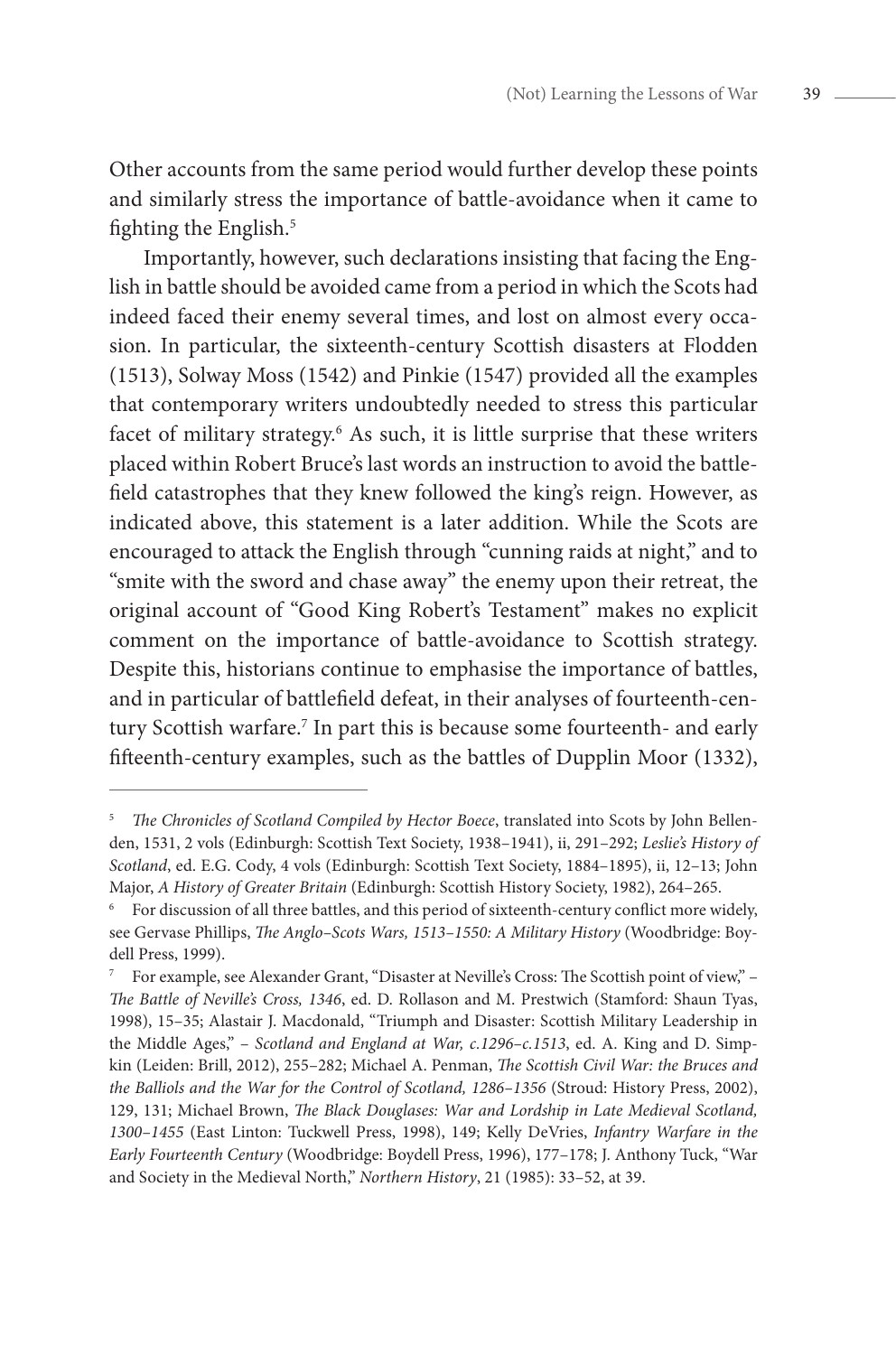Halidon Hill (1333), Neville's Cross (1346) and Homildon Hill (1402), appear to be the examples that prove the rule. These large-scale Scottish defeats reinforce the idea that battle-avoidance could have served Scottish forces far better than choosing to face the English on the battlefield. And as a result of this view there has developed an overriding perception that the period of the Second Scottish War of Independence was solely one of Scottish defeat, or at best Scottish survival against the odds. It is one of the objects of this article to question this accepted view.

Another reason for the modern historiographical stress on battleavoidance relates to the debate currently ongoing regarding the nature of medieval strategy and tactics more broadly. A vigorous discussion continues in which historians have suggested opposing views on the importance of either battle-seeking or battle-avoidance as the key driver of military affairs in the medieval period.8 This historiographical debate has also influenced those analysing military activity in fourteenth-century Scotland and, while the principal tenets of the wider discussion have not been adopted in their entirety, they have helped to reinforce a particular assumption regarding this period of conflict. This is that the Scottish nobles who gathered around the king's deathbed took apparently little regard of their king's wishes. For the aforementioned battlefield defeats in the period up to 1402 appear to act as exemplars of how not to fight the English. It is this perceived error of the post-1329 generation of Scottish commanders in fighting pitched battles at all that has been a major focus of Scottish historians. As Macdonald has argued, the period of the Second Scottish War of Independence is seen as one in which there was "[a] most radical shift…from highly effective military activity conducted during the reign of Robert I to the military disasters that occurred in 1332–1333, after his death."9 Indeed, Macdonald underlines that the commanders of this next phase of conflict appear "to have been suddenly incompetent,"

<sup>8</sup> See, for example, Stephen Morillo, "Battle Seeking: The Contexts and Limits of Vegetian Strategy," *Journal of Medieval Military History*, 1 (2003): 21–41; Clifford J. Rogers, "The Vegetian "Science of Warfare" in the Middle Ages," *Journal of Medieval Military History*, 1 (2003): 1–19; John Gillingham, ""Up with Orthodoxy!": In Defence of Vegetian Warfare," *Journal of Medieval Military History*, 2 (2004): 149–158.

<sup>&</sup>lt;sup>9</sup> Macdonald, "Triumph and Disaster," 256.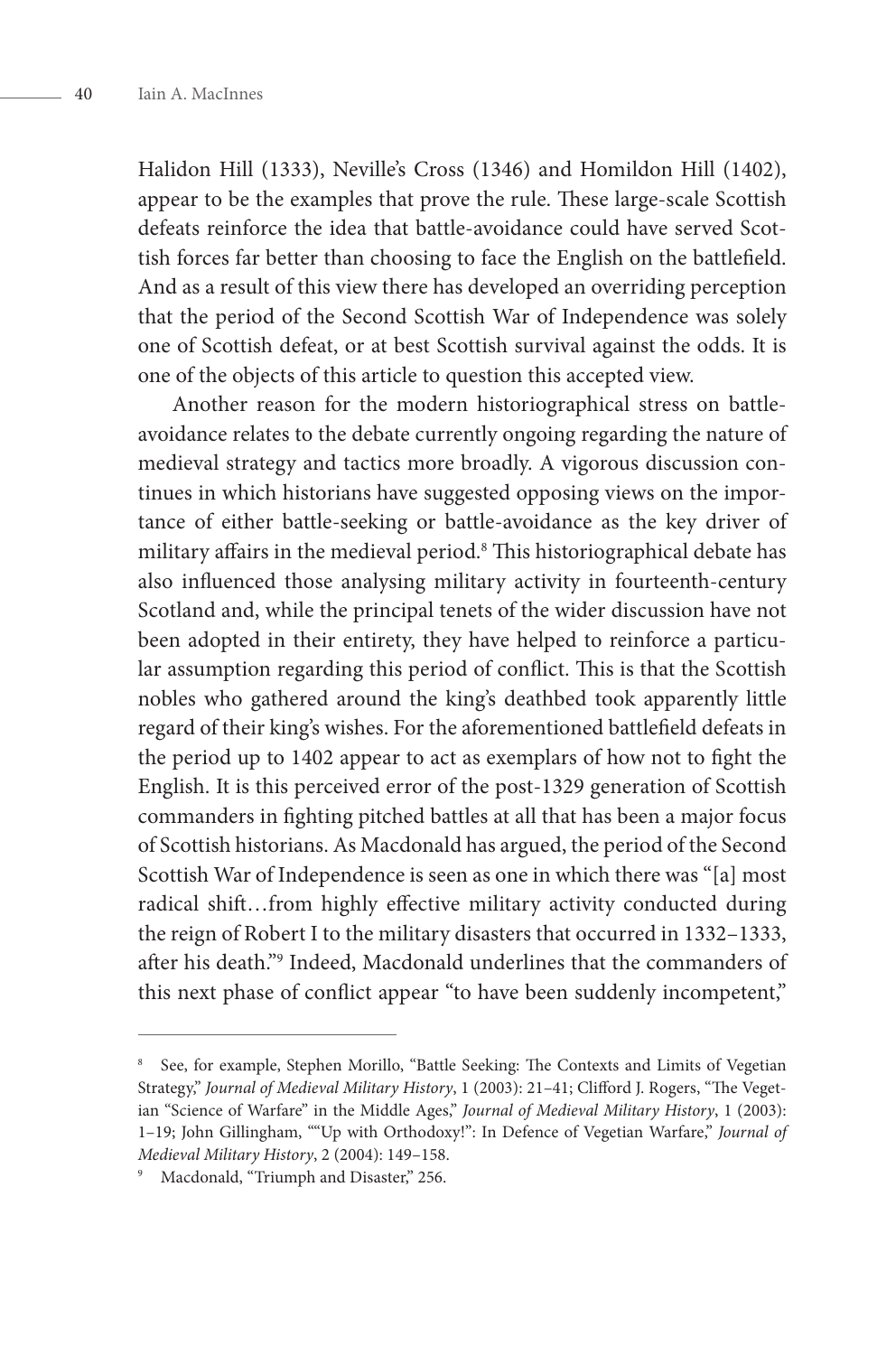

*Statue of Robert the Bruce, King of Scots from 1306 until his death in 1329, on the esplanade at Stirling Castle, Scotland, by Andrew Currie. Courtesy Pixabay*

and he describes the years of 1332–1333 as "the apogee of apparent Scottish military incompetence."10 Michael Brown has also argued that only by returning to the ideas laid out in "Good King Robert's Testament," to the policy of deliberate guerrilla warfare, were the Scots able to put behind them two years when they "paid a heavy price in defeat."11 The fact that later Scottish nobles failed to take on board the hard lessons learned by Robert I has condemned those who led the war effort in the years that followed. Little has been attempted, however, to question this accepted view of medieval Scottish warfare in the years after Robert I's death.<sup>12</sup>

<sup>10</sup> *Ibid*., 256, 261.

<sup>11</sup> Brown, *Bannockburn*, 93–94.

<sup>12</sup> For a detailed reconsideration of this period of conflict, see Iain A. MacInnes, *Scotland's Second War of Independence, 1332–1357* (Woodbridge: Boydell Press, 2016).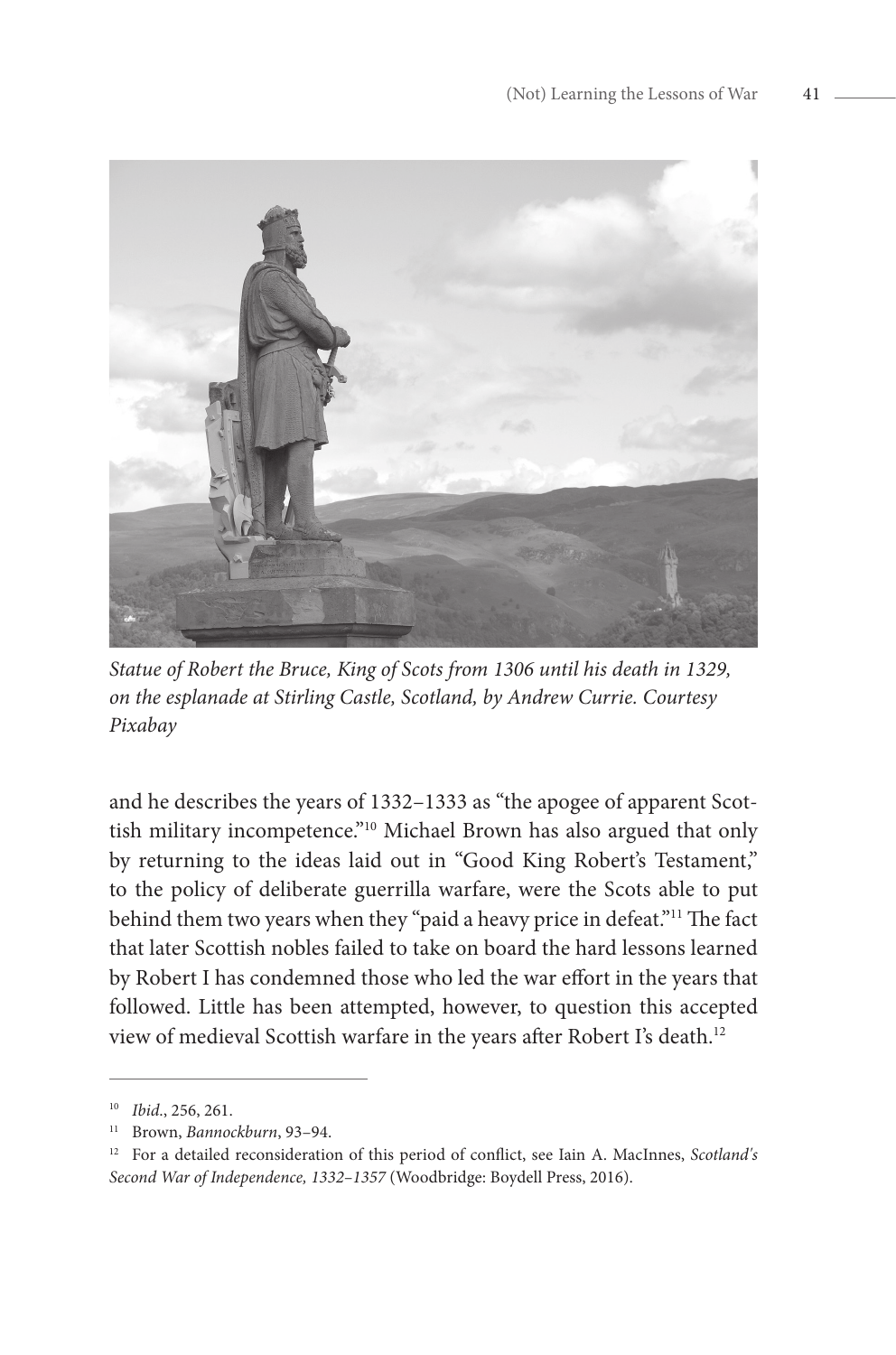### **Experience, leadership, and the Brucean way of war**

To begin, it is worth returning to Robert I's testament. Although unlikely to have been the words of the king himself, the themes addressed in the testament nonetheless reflect a logical set of tactics to overcome a more numerous, wealthier and better-equipped foe, whether in the fourteenth, fifteenth or sixteenth centuries. The strategy provided in the testament is given greater potency by the idea that Robert I had himself learned these lessons during his own wars as a result of changing tactics following his early defeats. For Robert I's own wartime experience had begun inauspiciously when, adopting "conventional" tactics of siege and battle, he had been defeated by both the English and by his Scottish enemies, to the extent that he was forced to flee the kingdom.<sup>13</sup> Following his return in 1307, Robert I apparently changed his approach and adopted more "unconventional" guerrilla tactics. He attacked castles by stratagem and surprise, and destroyed them after their capture to deny their use to the enemy. He employed destructive raiding as an offensive weapon of war across Scotland, England and Ireland, in an effort to enforce his will on the Scottish people, and enforce the reality of his kingship on England. And he largely avoided pitched battles with English forces, unless in circumstances that suited the Scots.<sup>14</sup> This is, then, the standard against which later Scottish commanders, their strategy and their tactics, have been compared in modern historiography. And looking at the principal war years of 1332 to 1338, it would appear that Scottish commanders actually did, to a great extent, follow the tactics attributed to Robert I. This should not come as any great surprise. Some historians have viewed this second phase of the conflict as being led by a new generation of commanders whose skills were not up to the task, or who did not have experience of the Brucean form of warfare. Macdonald suggests that the years of peace between 1327 and 1332 may have "blunted [the] skills to some extent" of

<sup>&</sup>lt;sup>13</sup> See G.W.S. Barrow, *Robert Bruce and the Community of the Realm of Scotland* (Edinburgh: Edinburgh University Press, 2005), 188–212; Michael Brown, *The Wars of Scotland, 1214–1371* (Edinburgh: Edinburgh University Press, 2004), 197–202.

<sup>14</sup> Barrow, *Robert Bruce*, 213–242; Brown, *Wars of Scotland*, 202–231; David Cornell, *Bannockburn: The Triumph of Robert the Bruce* (New Haven: Yale University Press, 2009), 152–162.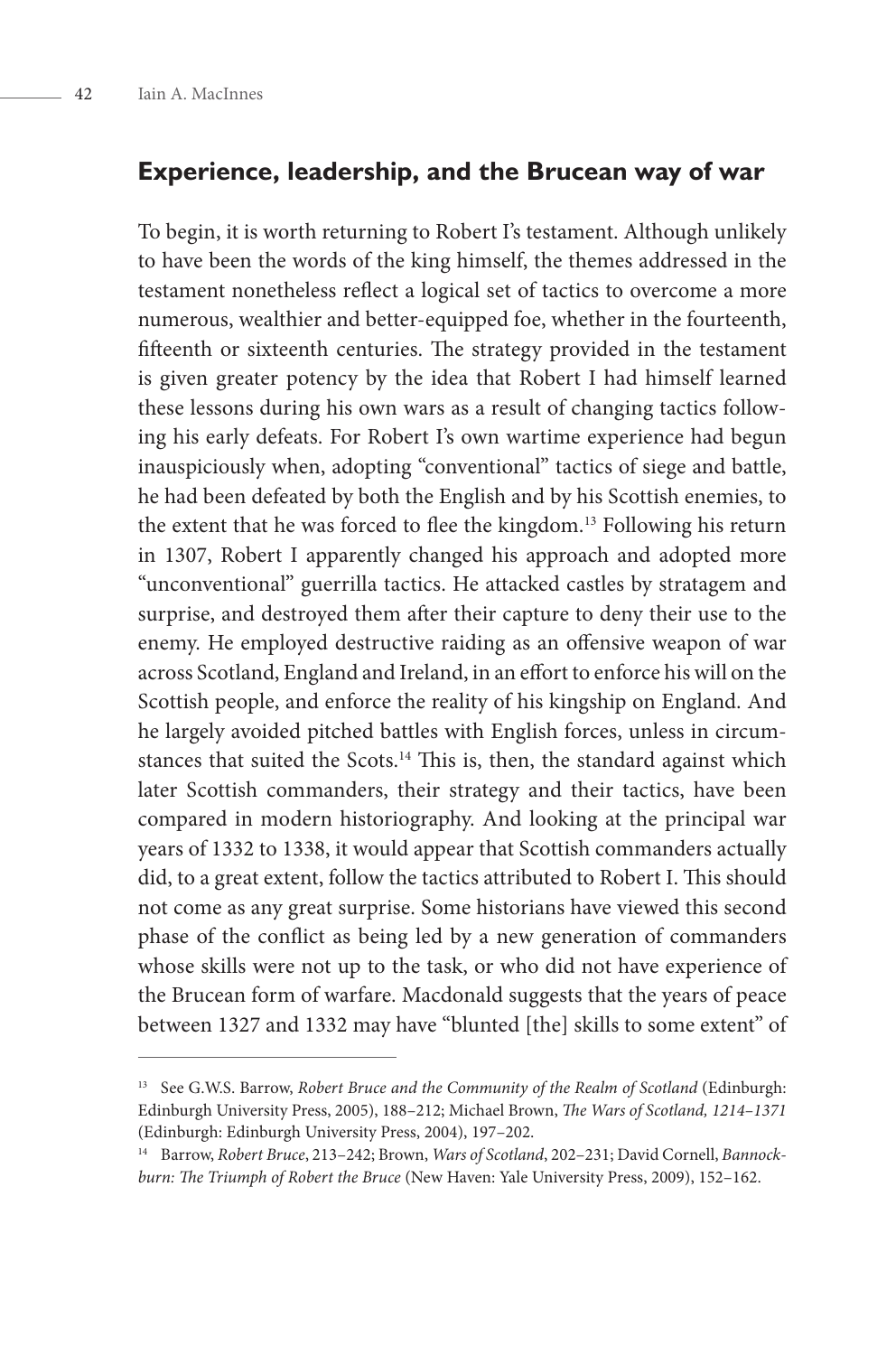Scottish soldiers and commanders.<sup>15</sup> He also argues that the new generation of Scottish commanders "fatally failed [their] test…[because] there was no reliable way that battlefield experience could be passed on to inexperienced leaders. They would have to learn lessons from scratch, if they lived long enough."16 This is, however, something of an exaggeration.

There is no doubt that the Scottish military leadership was deprived of continuity by the deaths in quick succession of the two most experienced commanders of the previous conflict. Thomas Randolph and James Douglas had been Robert I's most trusted and skilled wartime leaders over the course of the preceding war and their loss, in 1330 (Douglas) and 1332 (Randolph), undoubtedly created a leadership vacuum for the Scottish war effort.<sup>17</sup> But beyond these two, the military leadership at the commencement of the Second War of Independence was more representative of continuity from the previous conflict than has been previously acknowledged. Many leading figures had participated in the wars of Robert I. They had experienced victory and success and would take that knowledge into the next conflict. Included amongst their number were the two senior military officers of the Scottish crown, the marshal Robert Keith, and the constable Gilbert Hay. Both men lived on into the period of the second conflict and should have been able to pass on their knowledge and experience to newer commanders and to the men who fought under them.18 Other figures too had gained battlefield experience, were themselves veterans of Bannockburn and other victories, and again should have been able to bring their experience to bear in the renewed conflict after 1332. These included men such as Earl Malcolm of Lennox, Alexander Fraser, Robert Boyd, and Alexander Seton, prominent figures within the Scottish military leadership and the heads of militarily active kin groups.19 They represented a potentially quite high degree

<sup>&</sup>lt;sup>15</sup> Macdonald, "Triumph and Disaster," 279.

<sup>&</sup>lt;sup>16</sup> Macdonald, "Triumph and Disaster," 279.

<sup>&</sup>lt;sup>17</sup> No complete account has been written on Randolph's military career, but for some examples of his importance to the Bruce cause in the first war, see Penman, *Robert the Bruce*, 137–138, 140–141, 164–174, 235–239. For Douglas, see Brown, *Black Douglases*, 14–31. 18 MacInnes, *Scotland's Second War*, 138–140.

<sup>19</sup> *Ibid.*, 118, 141–142.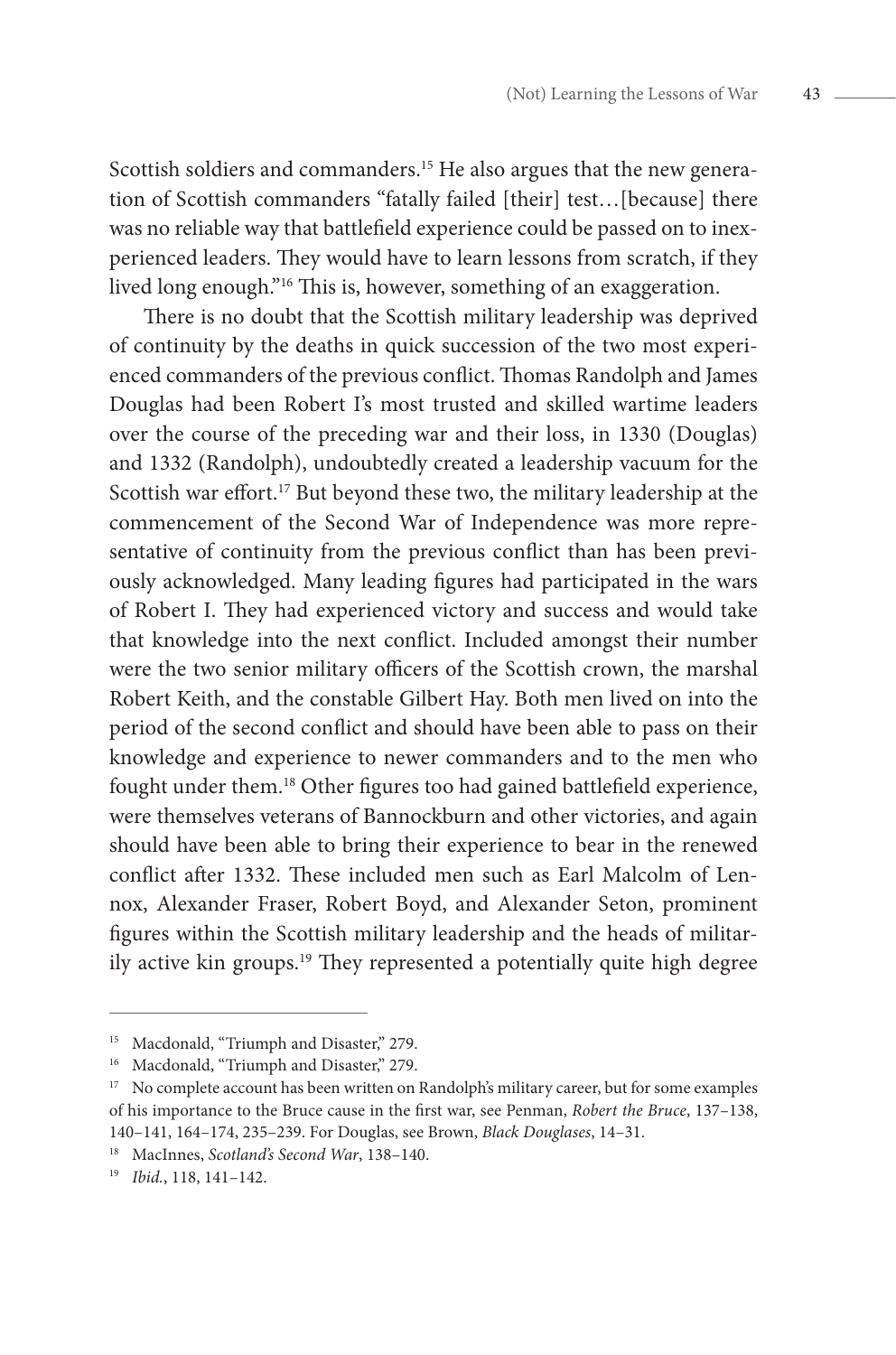of continuity of military leadership for Scottish forces in war. Indeed, it was the deaths of some of these men in the battles of 1332 and 1333 that, arguably, diluted the pool of talent available to lead Scottish forces in war in later years and forced the demands of leadership on others with less experience.<sup>20</sup> For this early part of the war, however, Scottish forces were not led by inexperienced men with little understanding of how contemporary war should be fought. It is worth, then, re-examining the nature of Scottish warfare throughout the Second War of Independence, and the extent to which it really aligned with the tactics attributed to Robert I's testament. Through such examination it should be possible to reconsider the pitched battles of the period and fit these into a more refined picture of Brucean warfare across this conflict.

## **Scotland's topography**

Turning first to the use of topography, there is little doubt that Scottish commanders were able to utilise Scotland's terrain and turn it into one of the kingdom's greatest assets in the war with England. Firstly, it ensured that Scotland, unlike Wales before it, could not be encircled by English castles and garrisons and thus controlled in the aftermath of English invasion armies withdrawing south.<sup>21</sup> Successive English kings discovered that the geography of Scotland forced them along well-defined routes when marching their armies through the kingdom, and that these routes were prone to ambush from Scottish forces hidden in areas of

<sup>&</sup>lt;sup>20</sup> For discussion of the leaders of the Scottish war effort in the period that followed 1333, and of the military experience gained by leading Scottish figures more generally, see MacInnes, *Scotland's Second War*, chapter 4.<br><sup>21</sup> Rogers argues that Edward III attempted to pacify Scotland by establishing a "system of

fortifications similar to the one his grandfather had built in Wales" (Clifford J. Rogers, *War Cruel and Sharp: English Strategy under Edward III, 1327–1360* (Woodbridge: Boydell Press, 2000), 87). But it is difficult to see how this could have functioned in reality. While Edward III did try and establish a system of fortifications to control southern Scotland, this was only ever intended to impose English order on that part of Scotland ceded to England by King Edward Balliol as recompense for the military aid granted to him by the English king during Balliol's attempts to seize the Scottish throne.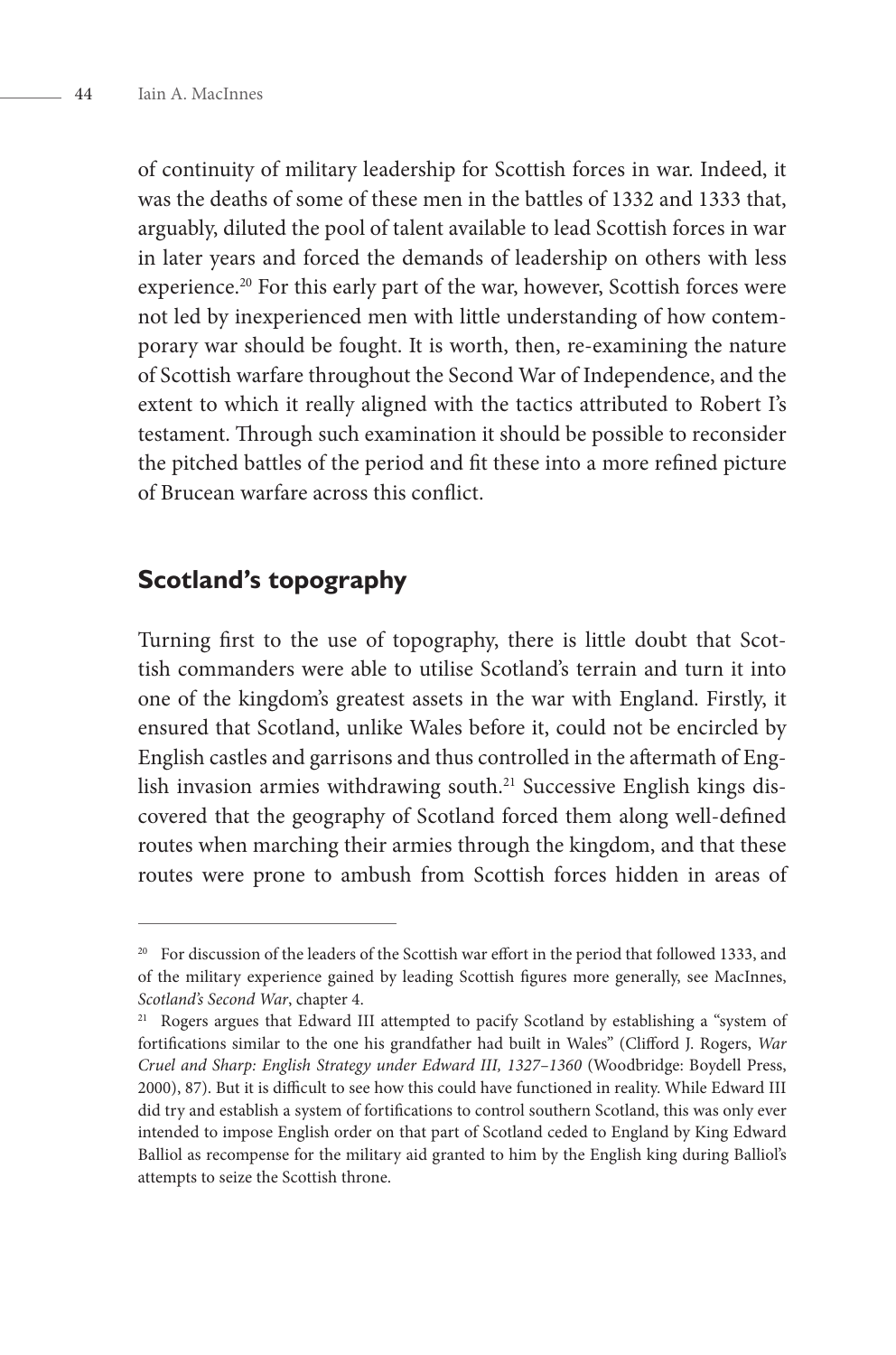wood and bog.<sup>22</sup> In the Second War of Independence, when English invasion armies crossed the border successively in the winter of 1334–1335, and the summers of 1335, 1336, 1337 and 1338, Scottish commanders consistently avoided direct confrontation with the invading enemy. Instead, they retreated before the English armies, choosing to pick off smaller English bands of raiders and attack the less-protected rear of the enemy force, or to launch counter-raids into England following English retreat back across the frontier.<sup>23</sup> Even in 1333, when the English besieged Berwick-upon-Tweed, an action that led to the battle of Halidon Hill, the Scots at first attempted to lure English forces away by outflanking the besiegers and raiding Northern England. The sight of these northern territories in flames was meant to give the English pause for thought, especially as many of those serving within the besieging army were themselves northern lords.<sup>24</sup> The same tactic had been used by James Douglas during the first war, when in 1319 he successfully raided England and drew off the besieging forces of Edward II from Berwick as a result.<sup>25</sup> That the tactic failed to work a second time, in 1333, was down to Edward III's determination to remain, and the stronger control he had over his force than had his father previously. Although unsuccessful on this occasion, the tactic of withdrawing before an English advance, utilising the topography of Scotland to melt away before reappearing elsewhere when least expected, was one that the Scots would return to time and again in the years that followed.

A particularly detailed example of this Scottish ability is provided by the campaigns of 1336.<sup>26</sup> Led by the pre-eminent commander of the

<sup>&</sup>lt;sup>22</sup> For discussion of invasion routes and the topography of Scotland, see Geoffrey W.S. Barrow, "Land Routes: The Medieval Evidence," – *Loads and Roads in Scotland and Beyond: Land Transport over 6000 Years*, ed. A. Fenton and G. Stell (Edinburgh: John Donald, 1984), 49–66.

 $23$  For a combination of these various tactics in relation to the English invasions of 1337 and 1338, see MacInnes, *Scotland's Second War*, 30–36.

<sup>24</sup> *Ibid.*, 14–16; Ranald Nicholson, *Edward III and the Scots: The Formative Years of a Military Career, 1327 to 1335* (Oxford: Oxford University Press, 1965), 119–133.

<sup>25</sup> Penman, *Robert the Bruce*, 207–208.

<sup>&</sup>lt;sup>26</sup> For a detailed account of these campaigns, see Iain A. MacInnes, ""To subject the north of the country to his rule": Edward III and the "Lochindorb *chevauchée*" of 1336," *Northern Scotland*, 3 (2012): 16–31; see also Rogers, *War Cruel and Sharp*, 115–123.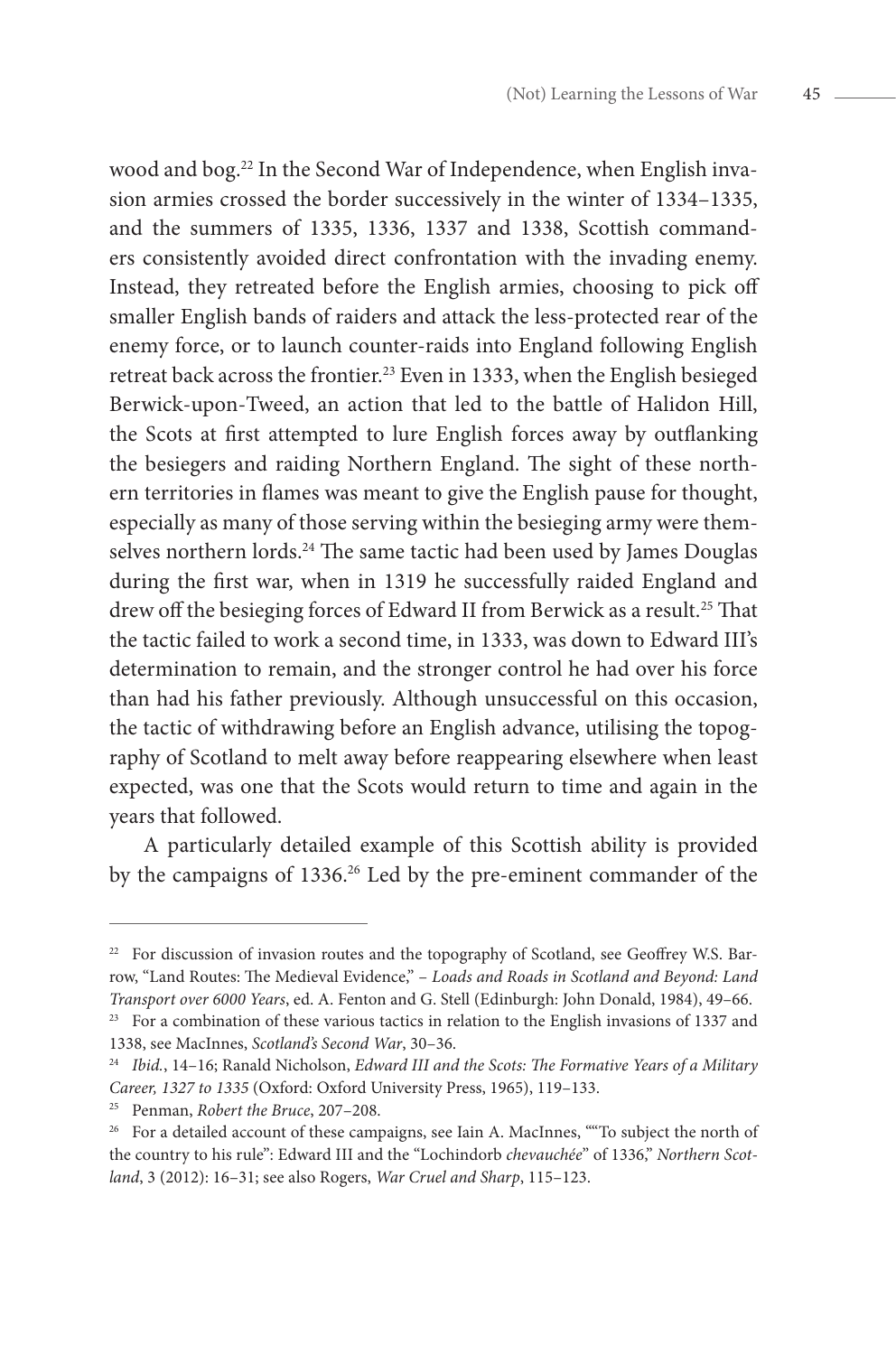period, Andrew Murray, Scottish forces successfully negotiated difficult terrain to appear successively where they could do most damage, at least cost. During the early weeks of the English invasion, Edward III's forces were attacked at various points as they marched through southern Scotland, including ambushes in the "forests and mountains" of the West March, and at the key strategic river crossing point at Stirling.<sup>27</sup> Later in the campaign, while besieging Lochindorb Castle, in northern Scotland, Andrew Murray and his troops were forced to withdraw at the approach of a small English army under Edward III himself. Successfully avoiding a possible attempt by the English king to force them into a confrontation, the Scots headed south as Edward III continued his campaign through northeast Scotland.28 While Edward III was sacking Aberdeen in the Scottish northeast, Andrew Murray appeared in the south, in Lanarkshire, to recruit forces from his own lands and to foment trouble in areas recently converted to English allegiance by the activities of Edward III.29 In response to Murray's movements, another English force under John of Eltham, the king's brother, invaded southern Scotland, possibly with the intention of forcing a confrontation with Murray, or to drive him back north towards the waiting Edward III. Once again Murray was able to withdraw from any such confrontation, and made his way back north once more, utilising his knowledge of Scottish terrain and topography to avoid the army of Edward III as he did so.<sup>30</sup> By October, when Edward III was at Andrew Murray's castle of Bothwell repairing its defences, Murray himself was in the Scottish northeast, systematically devastating the lands through which the English king had progressed only two months earlier.<sup>31</sup> No doubt, this ability to appear where the enemy was not had much to do with the smaller forces available to the Scots. Large English invasion armies could not move with much speed, nor could they progress over difficult terrain without leaving baggage trains and supplies behind. Even Edward III's smaller, more mobile force of 1336 struggled at

<sup>27</sup> MacInnes, "Edward III and the Lochindorb *chevauchée*," 17.

<sup>28</sup> *Ibid.*, 19–20, 23–24.

<sup>29</sup> MacInnes, *Scotland's Second War*, 27–28.

<sup>30</sup> *Ibid.*, 28–29.

<sup>31</sup> *bid,*, 29.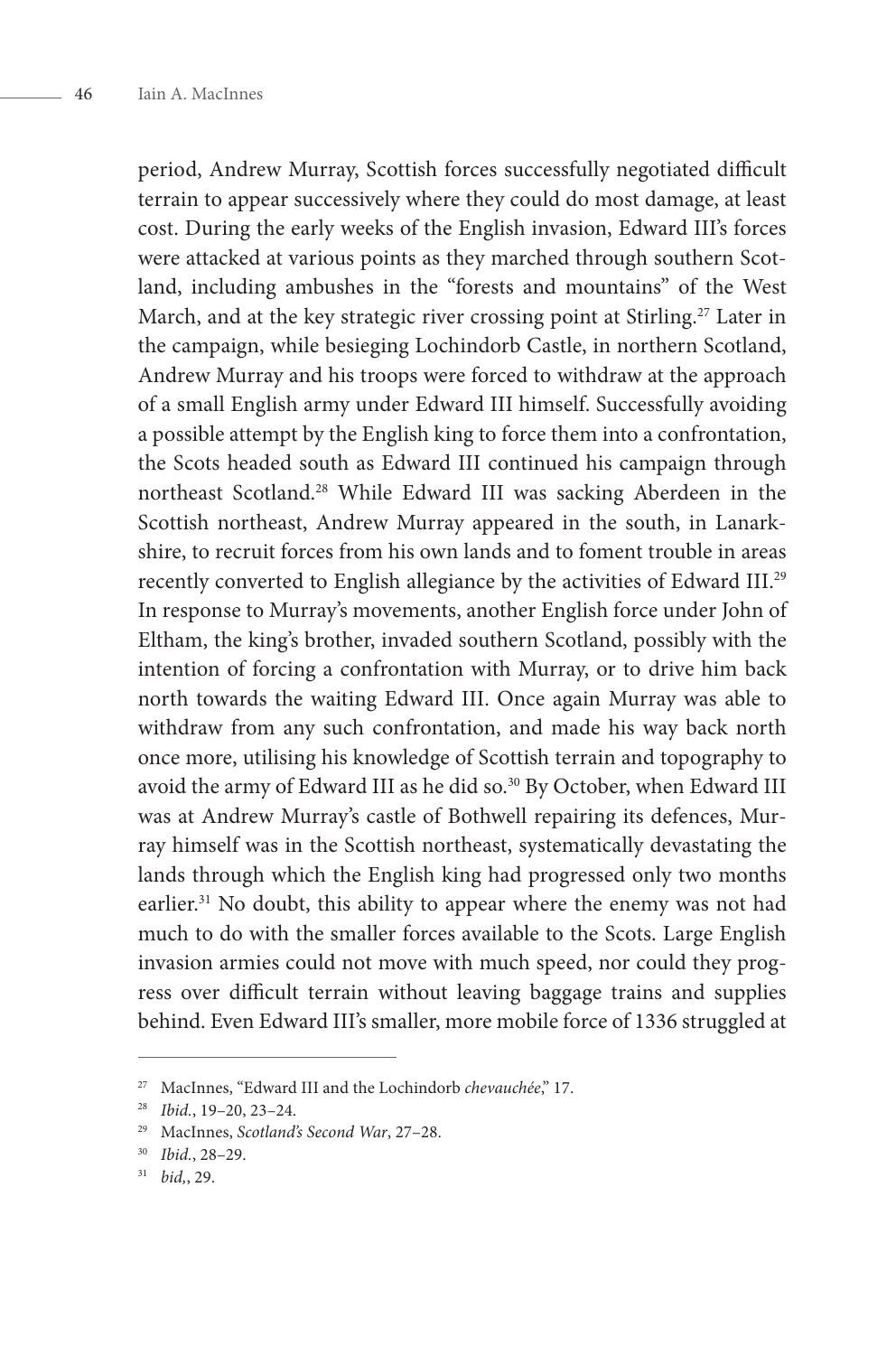various times to locate sufficient food for themselves and fodder for their horses.<sup>32</sup> Record evidence shows that English knights even learned to take smaller horses to Scotland as their large destriers were of little use in the Scottish terrain.<sup>33</sup> There is, then, little doubt that Scotland's topography played its part. The knowledge and utilisation of Scottish terrain to allow the ambush and outflanking of English forces was as important in the 1330s as it had been during Robert I's wars.

#### **The tactics of destruction**

In relation to the second point of King Robert's testament, scorched earth tactics, this had been a Scottish policy since before Robert I's leadership in war. Indeed, William Wallace was said to have ordered that the fields of southern Scotland be laid waste in 1298 to afford the English armies of Edward I nothing with which to sustain them.34 The tactic almost worked. Deprived of supplies, the English army was starving and about to return south when word reached them of the whereabouts of Scottish forces, and an English victory at the battle of Falkirk was the eventual outcome.35 The devastation of the Scottish south in anticipation of English invasions continued in the years to come, as did the removal of sheep and cattle to wooded or upland areas to deny the enemy easy access to such resources. Slash and burn tactics in anticipation of English invasions were, however, only part of the policy of destruction employed within Scotland during this time. For the ravaging of lands with fire and sword was also a regular tactic of Scottish forces within Scotland, as well as during their regular raids into Northern England, or indeed their campaigns

<sup>&</sup>lt;sup>32</sup> Original Letters Illustrative of English History, 3rd series, ed. Henry Ellis, 3 vols (London: Harding, Triphook and Lepard, 1846), i, 36; Rogers, *Wars of Edward III*, 49; Thomas Gray, *Scalacronica*, ed. A. King (Woodbridge: Surtees Society, 2005), 123.

<sup>33</sup> Andrew Ayton, *Knights and Warhorses: Military Service and the English Aristocracy under Edward III* (Woodbridge: Boydell Press, 1999), 213–214.

<sup>34</sup> Fiona Watson, "Sir William Wallace: What We Do – and Don't – Know," in *The Wallace Book*, ed. Edward J. Cowan (Edinburgh: John Donald, 2007), 26–41, at 34.

<sup>35</sup> Fiona Watson, *Under the Hammer: Edward I and Scotland, 1286–1307* (East Linton: Tuckwell Press, 1998), 65–67.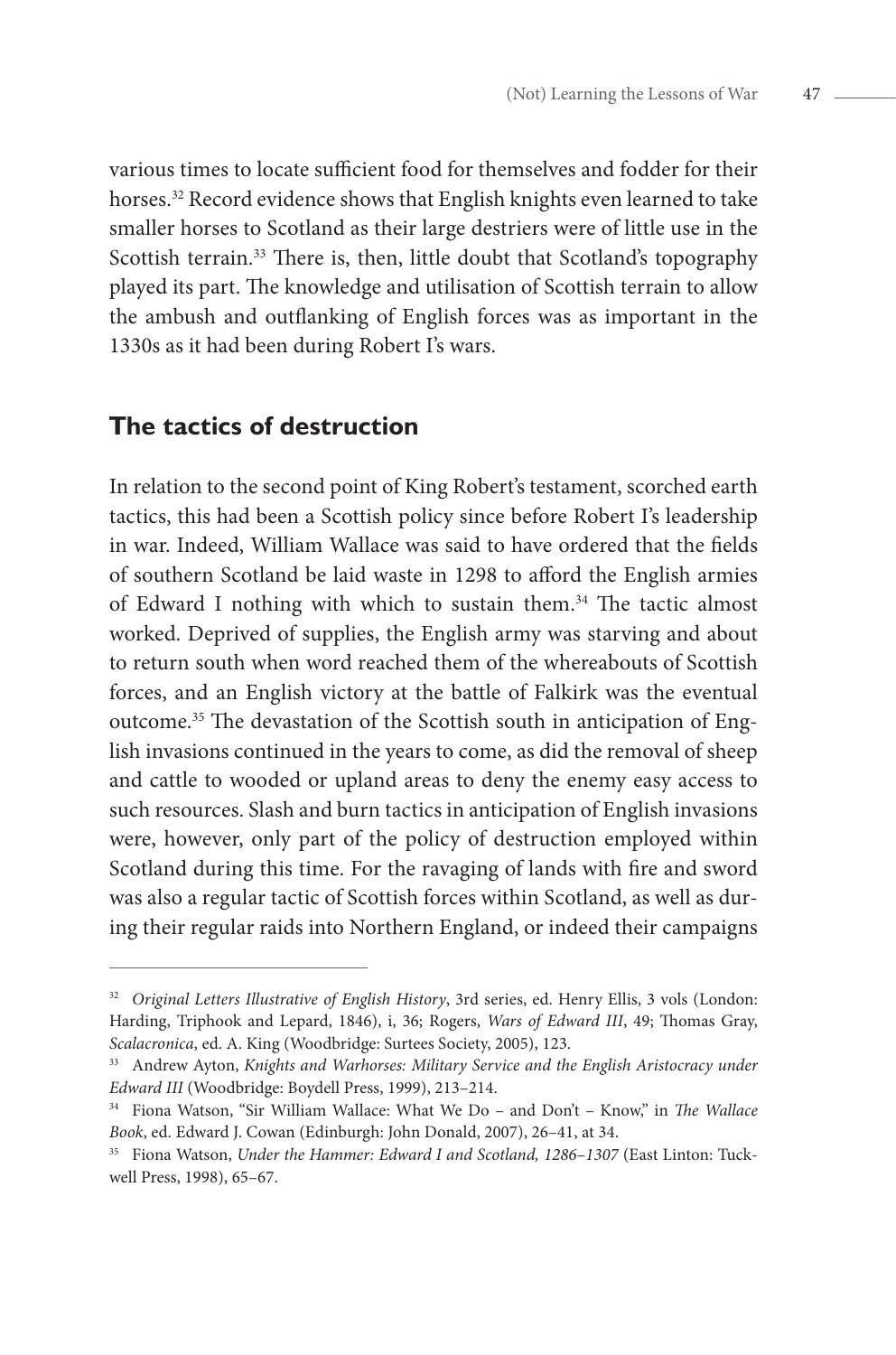in Ireland.36 For the Anglo–Scottish wars were at various points also periods of civil conflict within Scotland between supporters of different claimants to the throne. Robert I of Scotland had won the kingdom to his rule as much at the point of the sword as he had through persuasion, and his destruction of territory in northeast Scotland was said by one chronicler to have reduced it to such utter devastation that people still spoke sorrowfully of it fifty years later. $37$  Taking into account chronicle hyperbole, it is undeniable that the Scots fought a war within Scotland that included the deliberate destruction of crops, spoliation of goods and ruination of land that was intended to force submission and allegiance to the Bruce regime. This was a war fought for the loyalty of the people of Scotland during a period when lordship over them was keenly contested. The lord who was able to devastate another's lands demonstrated the weakness of he who currently possessed them. He was, after all, unable to look after his tenants and prevent such destruction. More than this, the lord who was capable of creating such devastation was also, by extension, also powerful enough to prevent its repetition in future and was, therefore, a lord worth following.

This strategy continued during the Second War of Independence in a time where an alternative ruling dynasty was supported by Edward III of England, and the adult male representative of that dynasty (Edward Balliol) was actively campaigning in Scotland. The already-discussed Andrew Murray was to the fore in meting out devastating punishment against the territories of those who supported the other side, or those who wavered in their allegiance. As already stated, he targeted northeast Scotland in 1336 as soon as Edward III had departed the area, devastating the region to reassert the continued reality of Bruce

<sup>36</sup> For Scottish raiding of Northern England and Ireland, see Colm McNamee, *The Wars of the Bruces: Scotland, England and Ireland, 1306–1328* (East Linton: Tuckwell Press, 1997), chapters 3 and 5.

<sup>37</sup> Barbour, *The Bruce*, 332–334. The "herschip" of Buchan, as this event was called, witnessed the particularly violent devastation of lands that belonged to Bruce's enemies, the Comyn family. The actions of Robert I's forces in the region, where they "[burned] all Buchan from end to end, sparing none," was undoubtedly intended to live long in the memory and served as an object lesson to others of the dangers of non-submission.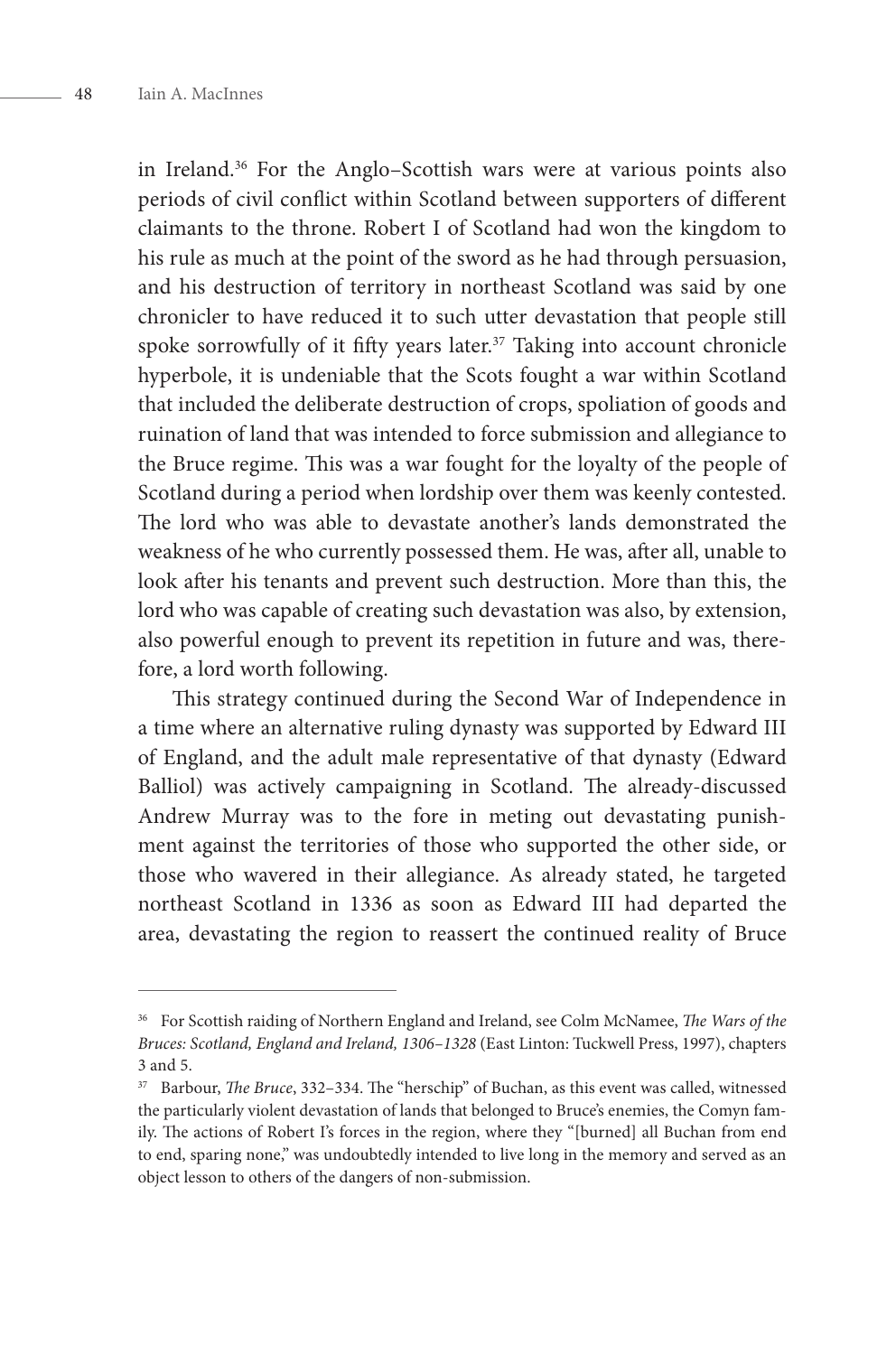dominance.38 The results of this devastation are outlined by one chronicler who commented that "by the continual depredations of both sides the whole land of Gowrie, Angus and the Mearns was reduced to almost irredeemable devastation and extreme poverty."39 Other regions, such as south-west and south-east Scotland, respectively supporters of the alternate regime and territory conquered by the English, were similarly visited repeatedly by attacking Scottish forces. The Scots used such raids to exact tribute and ransom from local people, and to reinforce the message that the Bruce regime remained active and militarily ascendant.<sup>40</sup> All of this was a deliberate policy. It was intended to enforce submission to the Bruce regime. It was also to remind those who lived in Scotland that, while English armies could traverse through Scotland almost at will in the summer months, it was the Scots who remained during the rest of the year and who were able to enforce their lordship more consistently. This was a direct continuation of the war that Robert I had himself fought in the early years after his seizure of the throne. And while it has far more of a "shock and awe" approach to it than "winning hearts and minds," it was the war that needed to be fought to ensure that the allegiance of the Scottish people remained solidly with the Bruce regime. Medieval lordship had to be enforced. It had to be seen to be operating. As already indicated, the physical demonstration of strong lordship was an essential component of the war being fought. This was a war fought for people's loyalty, as much as it was fought over territory. And as such, the slash and burn approach worked well for the supporters of David II as an offensive tool, to be wielded against recalcitrant or wavering Scots, as much as it could be used as a defensive measure against invading English armies.

<sup>&</sup>lt;sup>38</sup> Iain A. MacInnes, "Shock and Awe: The use of terror as a psychological weapon during the Bruce-Balliol Civil War, 1332–1338," – *England and Scotland in the Fourteenth Century: New Perspectives*, ed. A. King and M. Penman (Woodbridge: Boydell & Brewer, 2007), 40–59, at 46–47.

<sup>39</sup> *Chron. Bower*, vii, 115.

<sup>40</sup> MacInnes, "Shock and Awe," 43–49.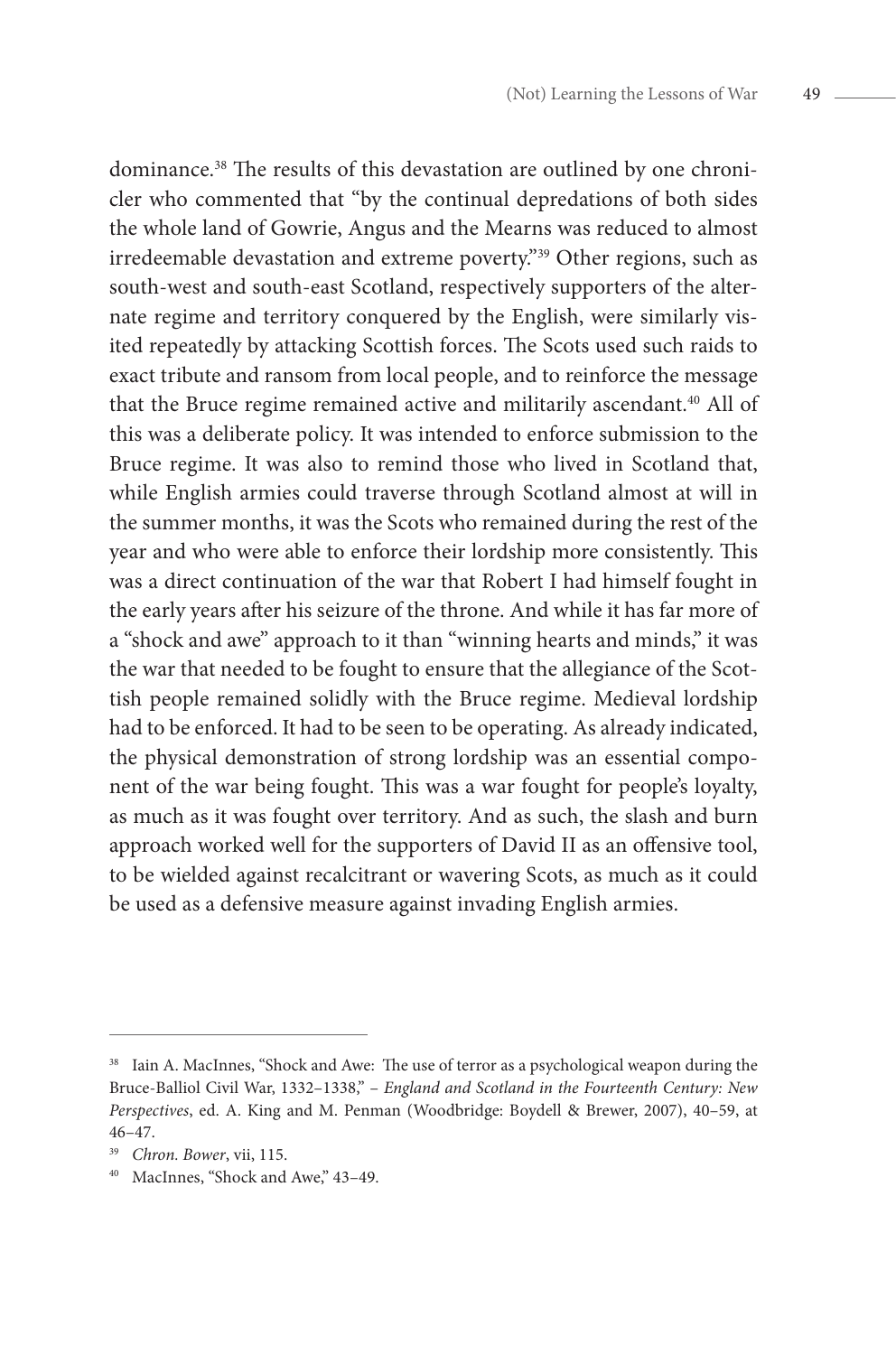#### **Battle-seeking or battle-avoidance?**

As for Bruce's supposed instruction that the Scots always fight on foot, there can be little doubt that this referred to battlefield tactics. The Scots, when raiding Northern England and campaigning throughout Scotland, were based predominantly around fast-moving, mounted forces. These allowed them to cover large distances on organised raids, dispensing damage and destruction against the countryside, but with little chance of being pinned down and forced into a confrontation.<sup>41</sup> The Hainaulter chronicler, Jean le Bel, famously wrote of the Scots that,

> when they mean to invade England their army will cover twenty or thirty leagues at a stretch, by day or night. Anyone who didn't know their ways might well be amazed. The fact is that when they invade they're all mounted, except for the rabble who follow them on foot; their knights and squires ride good sturdy rounceys and the others little hackneys. And because of the mountainous terrain in those parts they have no baggage train and carry no supplies of bread or wine…42

It was a form of warfare that the English would themselves take up during the Hundred Years War in the tactic which became known as the *chevauchée*. 43 This was the Scots' main means of combating the English, as well as internal enemies, and cannot be aligned with the words of Robert I's testament, where fighting on foot was stressed as the key element.

This comment must, therefore, relate specifically to battlefield scenarios (including smaller-scale skirmishes and ambushes), with the specific adaptation of this point in later years to more explicitly stipulate that the Scots not fight the English in battle at all. As Buchanan had argued in the sixteenth century, the Scots should "never…bring their whole force against the English at once, nor risk their fortune on the issue of one

<sup>41</sup> Alastair J. Macdonald, "The Kingdom of Scotland at War, 1332–1488," – *A Military History of Scotland*, ed. Edward M. Speirs, Jeremy A. Crang and Matthew J. Strickland (Edinburgh: Edinburgh University Press, 2012), 158–181, at 163–164.

<sup>42</sup> *Chron. Le Bel*, 35–36.

<sup>43</sup> Rogers, *War Cruel and Sharp*, 5–8.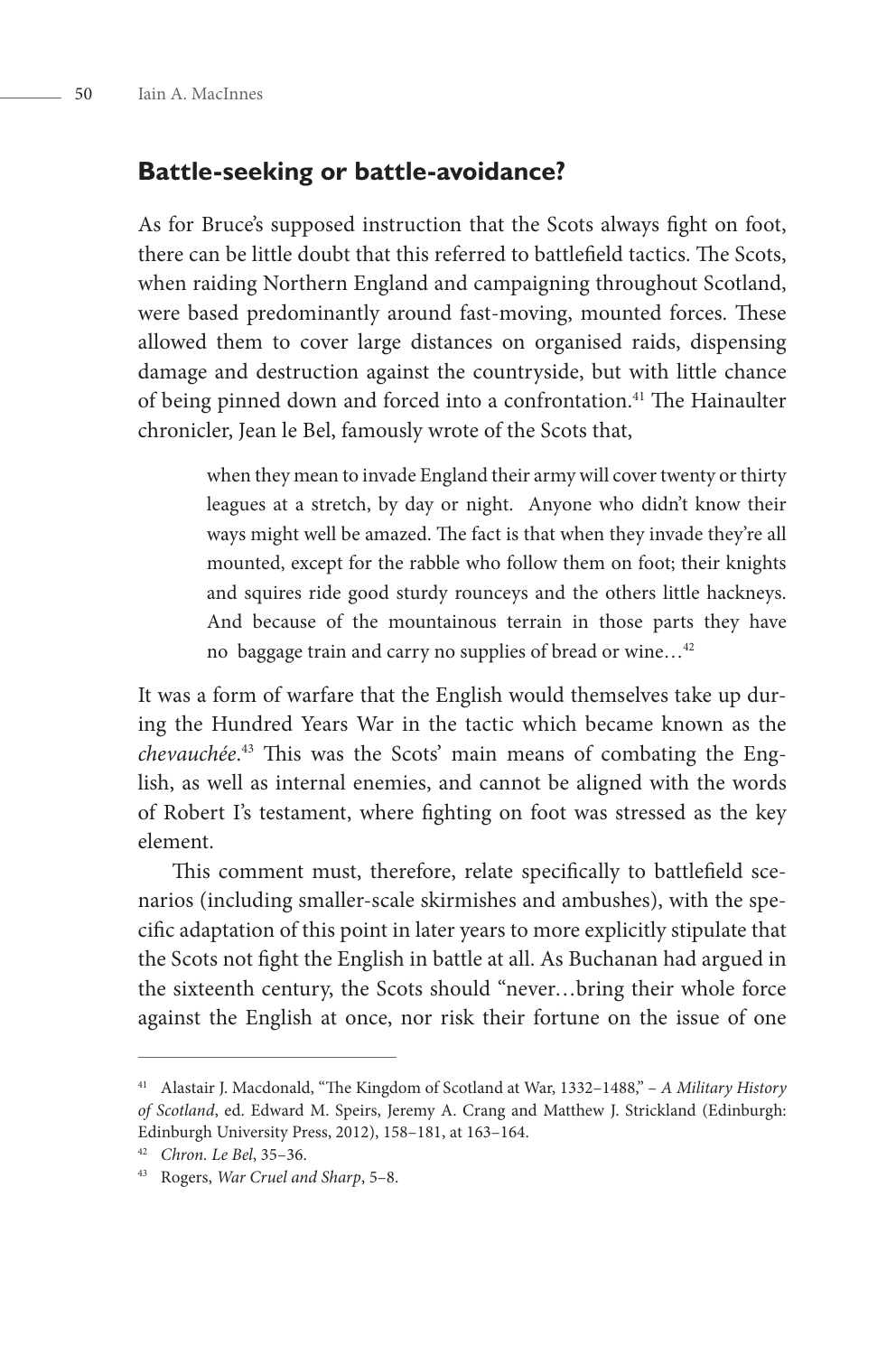battle."44 It appears clear, however, that this was not what was originally intended. The suggestion that the Scots fight on foot was nothing new. They had been doing so since at least the twelfth century.<sup>45</sup> Although the Scottish cavalry arm did not fully disappear in the fourteenth century, the role of knights in battle changed as Scottish warfare followed broader medieval trends. Here the knights dismounted and fought as heavily armoured and heavily armed infantry, reinforced by missile troops and lesser-armoured foot.46 But Robert I's supposed advice appears at first glance to have been of little assistance. For the Scots fought on foot in numerous fourteenth-century examples of catastrophic battlefield defeat. The battles of Dunbar (1296), Falkirk (1298), Dupplin Moor (1332), Halidon Hill (1333), Neville's Cross (1346) and Homildon Hill (1402) provide apparently ample evidence of a basic Scottish inability to succeed in largescale pitched battles, whether they fought on foot or not. Indeed, such defeats appear to align with sixteenth-century and modern-day comment that the Scots should have learned not to fight large-scale battles against the English at all.

Those sixteenth-century writers, and their modern successors, have benefited from hindsight in knowing what would happen in the battles that followed, and in being able to perceive longer-term patterns of defeat in such situations. The commanders of the Second Scottish War of Independence did not. They may be seen by some historians to have ignored the advice of Robert I and marched to their ultimate defeat at Dupplin Moor (1332), Halidon Hill (1333), and Neville's Cross (1346).<sup>47</sup> But it is arguable that, instead of disregarding the lessons of the past, these men actually fought the battles that they did because they were following where their late king had led. There is no denying that the Scots fought in the post-1329 battles on foot, just as Robert I had supposedly

<sup>44</sup> Buchanan, *History of Scotland*, i, 444–445.

<sup>45</sup> For Scottish warfare in this earlier period, see Matthew J. Strickland, "The Kings of Scots at War, c.1093–1286," – *A Military History of Scotland*, 94–132.

<sup>46</sup> See Michael Prestwich, "The Wars of Independence," – *A Military History of Scotland*, 133– 157; MacInnes, *Scotland Second War*, chapter 2.

<sup>47</sup> For detailed discussion of these three battles, see DeVries, *Infantry Warfare*, 112–128, 176– 187.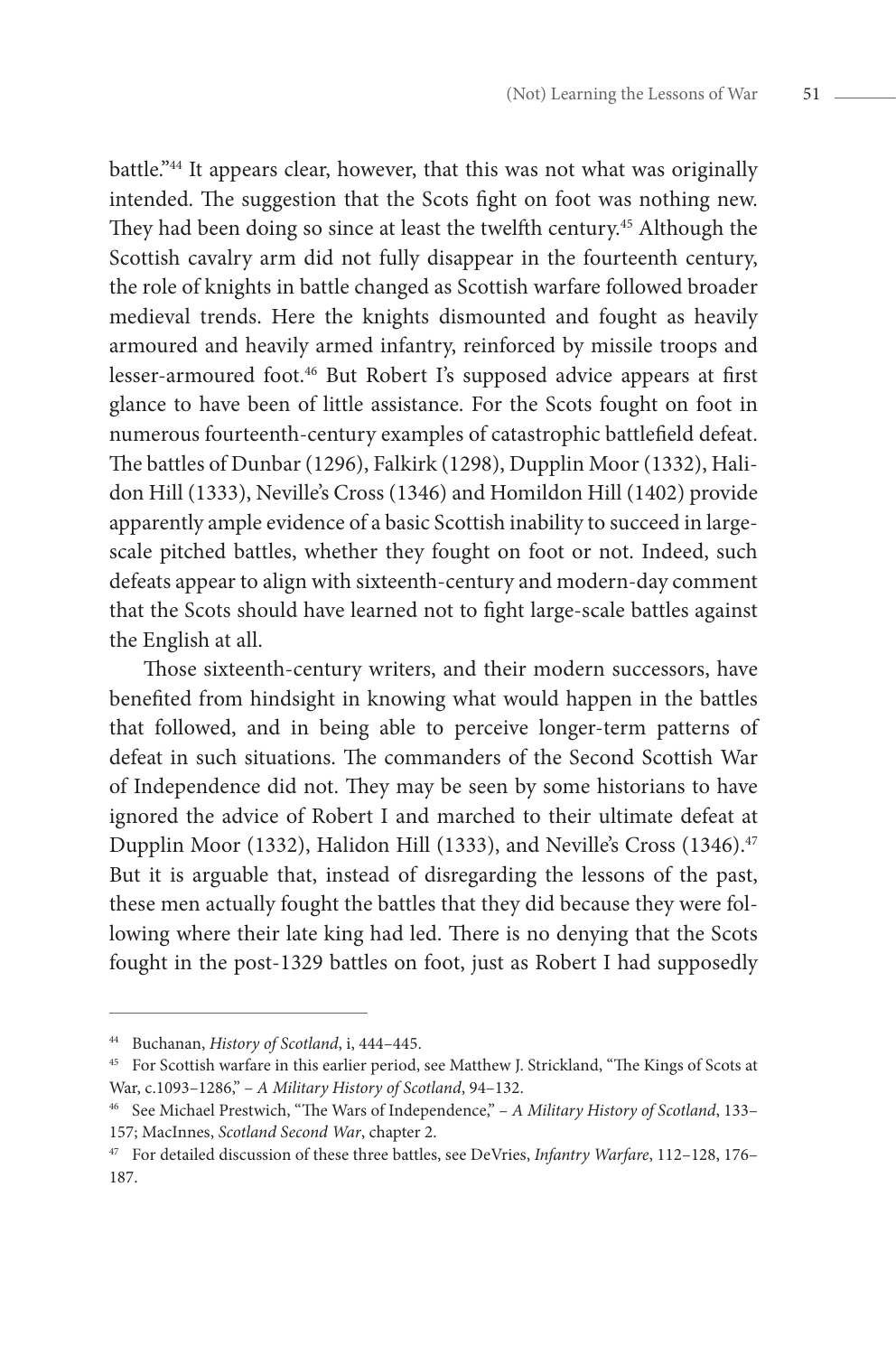instructed them. Even if his testament was a later creation, Robert I's wartime example was one where battles were shown to be of major importance. More than this they were battles that the Scots could, and indeed did win. Robert I's success over the English at Bannockburn (1314), as well as smaller-scale victories at Loudon Hill (1307), Myton (1319) and Old Byland (1322), may have been interpreted as just the sort of template for battlefield success that the testament also purported to be for warfare more generally.48 That Robert I's testament in its earliest form made no mention of battle avoidance should come as little surprise. Why would it? Robert I's victories in battle showed up the myth of contemporary English battlefield dominance, and emphasised that success could be gained, as long as the conditions under which the battle was fought were advantageous.

It is arguable that at least two of the three examples from the Second Scottish War of Independence fit this model of advantageous conditions. Dupplin Moor was a battle against a very much smaller invading Anglo– Scottish force that lacked widespread support.<sup>49</sup> The supporters of David II appear to have been organised in their planning to meet the invasion, and summoned two armies to meet a threat that was thoroughly anticipated. The invading forces met the northern army in battle, and so did not face the full extent of the Scottish military on the field. Still, the Bruce forces outnumbered their enemies to a large extent and appear to have fully expected to win at Dupplin.<sup>50</sup> The Scottish defeat that followed was caused by a combination of Scottish overconfidence, a disorderly charge against a static English defensive line, and good tactics on the part of the invading forces that utilised the potent combination of archers and infantry.51 Neville's Cross was fought by a young, energetic Scottish mon-

<sup>48</sup> For modern discussion of Bannockburn and Loudon Hill, see DeVries, *Infantry Warfare*, 66–85, 49–57. For medieval description of the battles of Myton and Old Byland, see *Bruce*  (Duncan), 640–646, 684–694. For further examples of Scottish battlefield success, this time in Ireland, see McNamee, *Wars of the Bruces*, 166–205. 49 MacInnes, *Scotland's Second War*, 11–13.

<sup>50</sup> DeVries, *Infantry Warfare*, 112–119.

<sup>51</sup> *Chron. Bower*, vii, 77–79; *The Chronicle of Lanercost 1272–1346*, ed. H.E. Maxwell (Glasgow: James Maclehose & Sons, 1913), 269–271; *Scalacronica* (King), 109–111; *The Brut or Chronicles of England*, ed. F.W.D. Brie (London: Early English Text Society, 1906–1908), 276–279;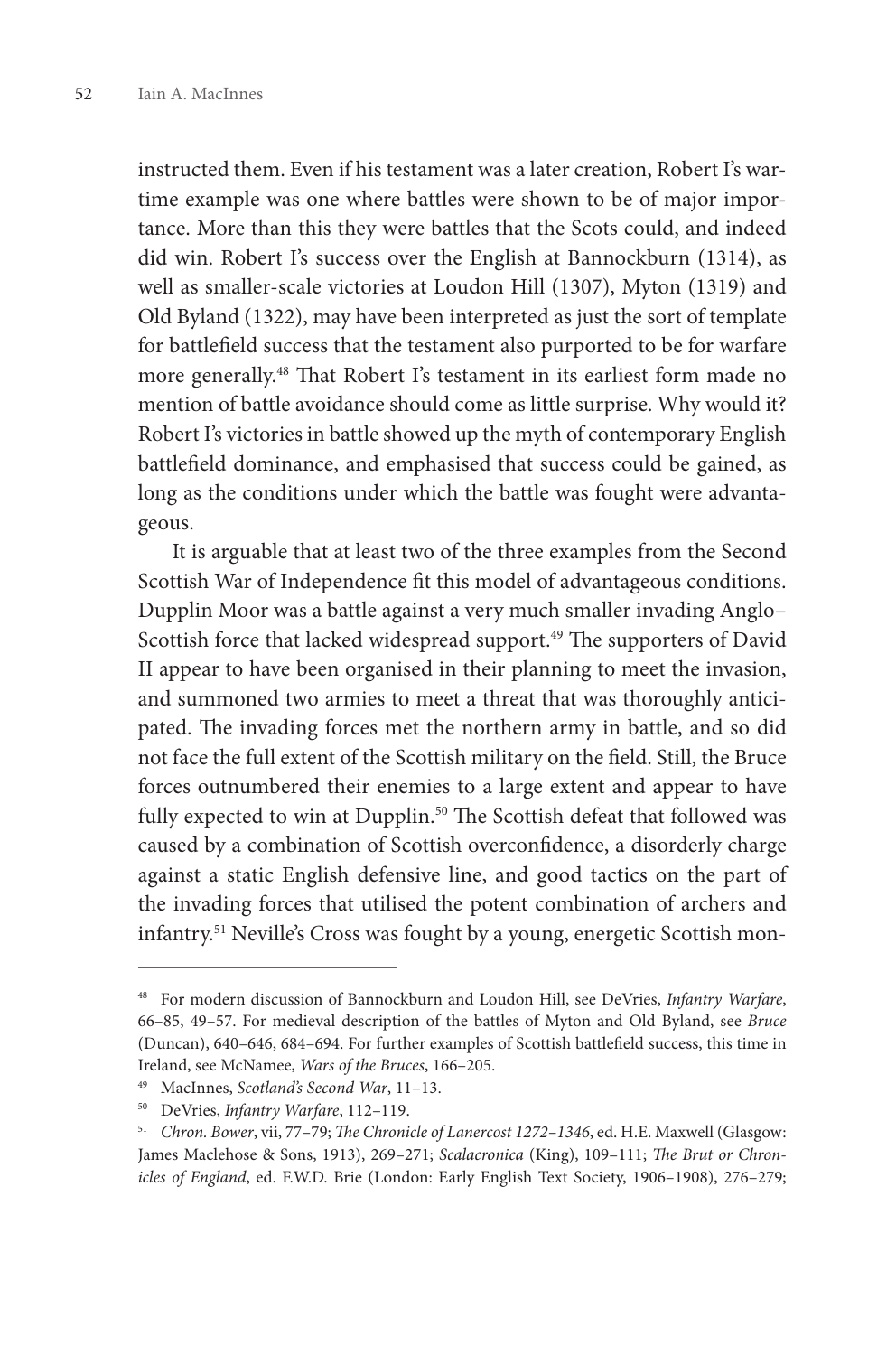arch during a period when the English king, and the bulk of his army, was fighting in France. David II was also confident of battlefield success because the period immediately before had been one of increasing Scottish military activity and accomplishment.<sup>52</sup> The Scots even went into battle with new tactics, Scottish soldiers wearing improved head protection and lowering their heads when English archers fired upon them to ensure that they did not experience the same blinding effect from English arrows that they had suffered at previous defeats.<sup>53</sup> There was, it could be argued, no better time to fight the English in battle.54 The eventual defeat outside Durham against a hastily-arrayed force from Northern England occurred in part as a result of the terrain, which broke up the Scottish attack, and the retreat of the Scottish rear division when it could have been brought to bear against the English, as well as the efficacy of the English longbow.

Halidon Hill was somewhat different. It was, at first glance, a battle that could have been avoided.<sup>55</sup> Coming as it did as a result of an agreement reached with the garrison of Berwick to surrender to Edward III if not relieved by a Scottish army in the field, the Scots could have chosen to accept the loss of the town. That the battle occurred at all may be in part a result of the importance which Robert I himself placed on the retention of Berwick-upon-Tweed in Scottish hands. Its capture had been an important symbolic victory for Robert I, and its successful defence against English siege had further enhanced the king's

*Chronica Monasterii de Melsa*, ed. E.A. Bond (London: Rolls Series, 1868), ii, 363–364; *Johannis de Fordun, Cronica Gentis Scotorum*, ed. W.F. Skene (Edinburgh: Edmonston and Douglas, 1871–1872), ii, 347; Andrew of Wyntoun, *The Orygynale Cronykil of Scotland*, ed. D. Laing (Edinburgh: William Paterson, 1872–1879), ii, 388; DeVries, *Infantry Warfare*, 119–120.

<sup>52</sup> *Chron. Lanercost* (Maxwell), 337–341; *Chron. Bower*, vii, 259–261; *The Anonimalle Chronicle, 1307 to 1334, from Brotherton Collection MS. 29*, ed. W.R. Childs and J. Taylor (Leeds: Yorkshire Archaeological Society, 1991), 27–28; Clifford J. Rogers, "The Scottish Invasion of 1346," *Northern History*, 34 (1998), 51–82, at 61–66; DeVries, *Infantry Warfare*, 183–187; Michael Prestwich, "The English at the Battle of Neville's Cross," – *The Battle of Neville's Cross*, ed. Rollason and Prestwich, 1–14; Grant, "Disaster at Neville's Cross," 25–33.

<sup>53</sup> *The Chronicle of Geoffrey le Baker*, trans. D. Preest, ed. R. Barber (Woodbridge: Boydell Press, 2012), 77.

<sup>54</sup> MacInnes, *Scotland's Second War*, 48–49. 55 DeVries, *Infantry Warfare*, 120–128.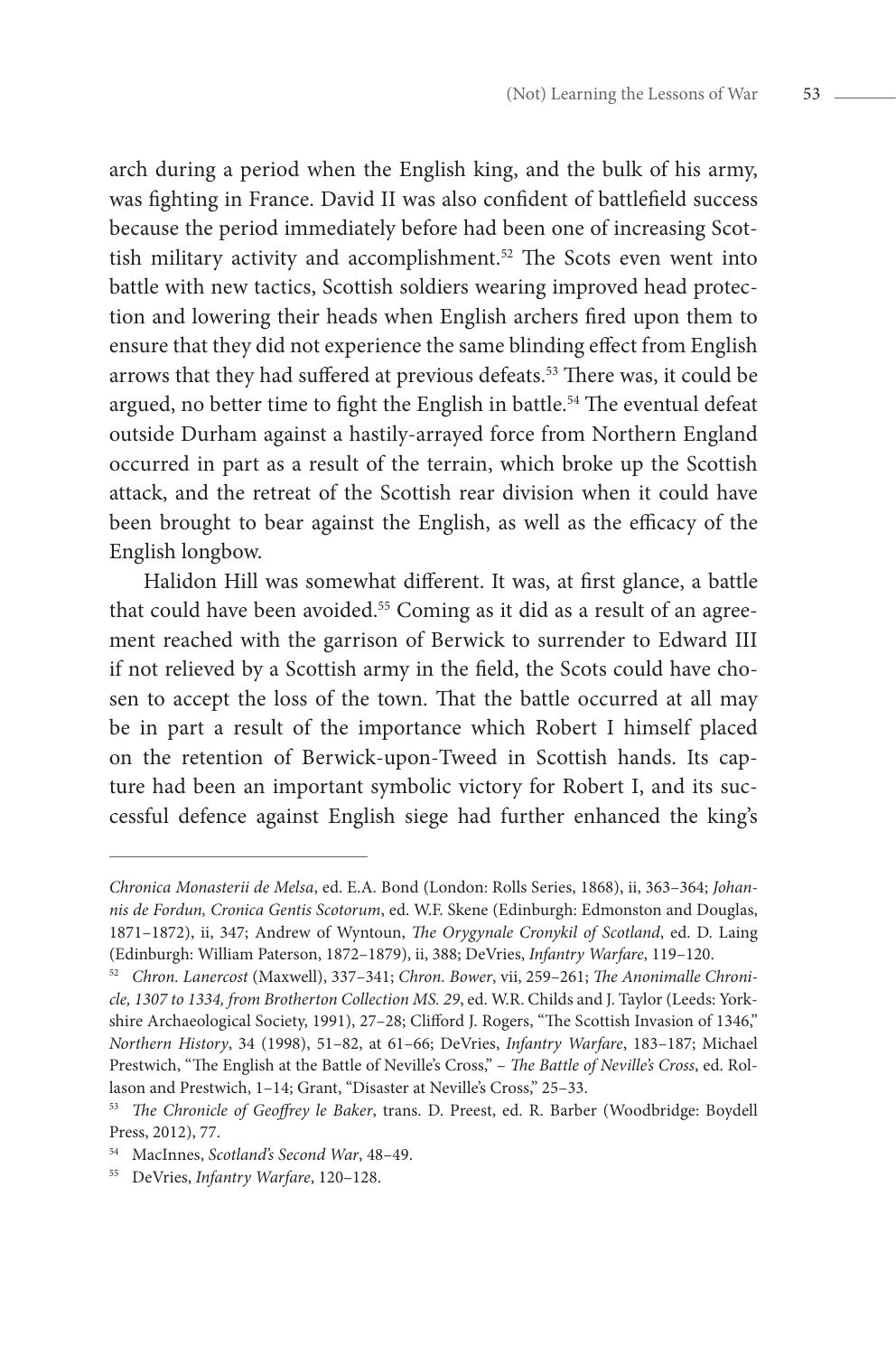reputation.56 As the chief port of Scotland, it was also of prominent economic value to the Scottish kingdom in its attempts to financially afford to continue the war with England. The fact that the Scottish Guardian, Archibald Douglas, like Robert I before him, could not countenance Berwick's loss, and fought an ultimately unsuccessful battle to retain it, may have been as much a result of Robert I's attitude towards the town as Douglas's own.57 Even so, the Scots attempted to first draw away the English besiegers by means of a diversionary raid into Northern England. When this did not work, they sought to take up a defensive position and invite the English into attacking them. Such tactics could have proven successful, were it not for the reality that the Scots were forced by the siege agreement to attack the English or forfeit the town. As a result, Douglas surrendered his own defensible position and attacked a wellpositioned enemy, one that also utilised the same combination of archers and infantry that had been so devastatingly successful at Dupplin.

The defeats of the Second War of Independence can, therefore, be seen as battles that were fought in imitation of Robert I's own success and in response to his supposed advice, or at the least in imitation of his past actions. Dupplin Moor was fought to head off a possible takeover of the Scottish throne by an alternative claimant. It was fought against forces that were smaller in number and with the benefit of Scotland's most recent battlefield experience having been a success. Neville's Cross was fought against the hastily-arrayed forces of northern England, and was a battle that the Scottish commanders could have expected to win, just as they had previously against the local levies assembled against them at Myton. And although Halidon Hill was a battle that was somewhat forced upon the Scottish leadership, it remains that they likely had a numerical advantage, and attempted to manoeuvre the English forces in such a way as to negate their tactical advantage. Moreover, the defeat at Dupplin could have been considered something of an anomaly, considering its nature and the fact that it had been a battle that the Scots should have

<sup>56</sup> Penman, *Robert the Bruce*, 177–190, 206–210.

<sup>57</sup> *Chron. Lanercost* (Maxwell), 279–280; *Chron. Bower*, vii, 93; *Chron. Anonimalle, 1307 to 1334*, 163–169; *Brut*, 283–286; DeVries, *Infantry Warfare*, 120–128.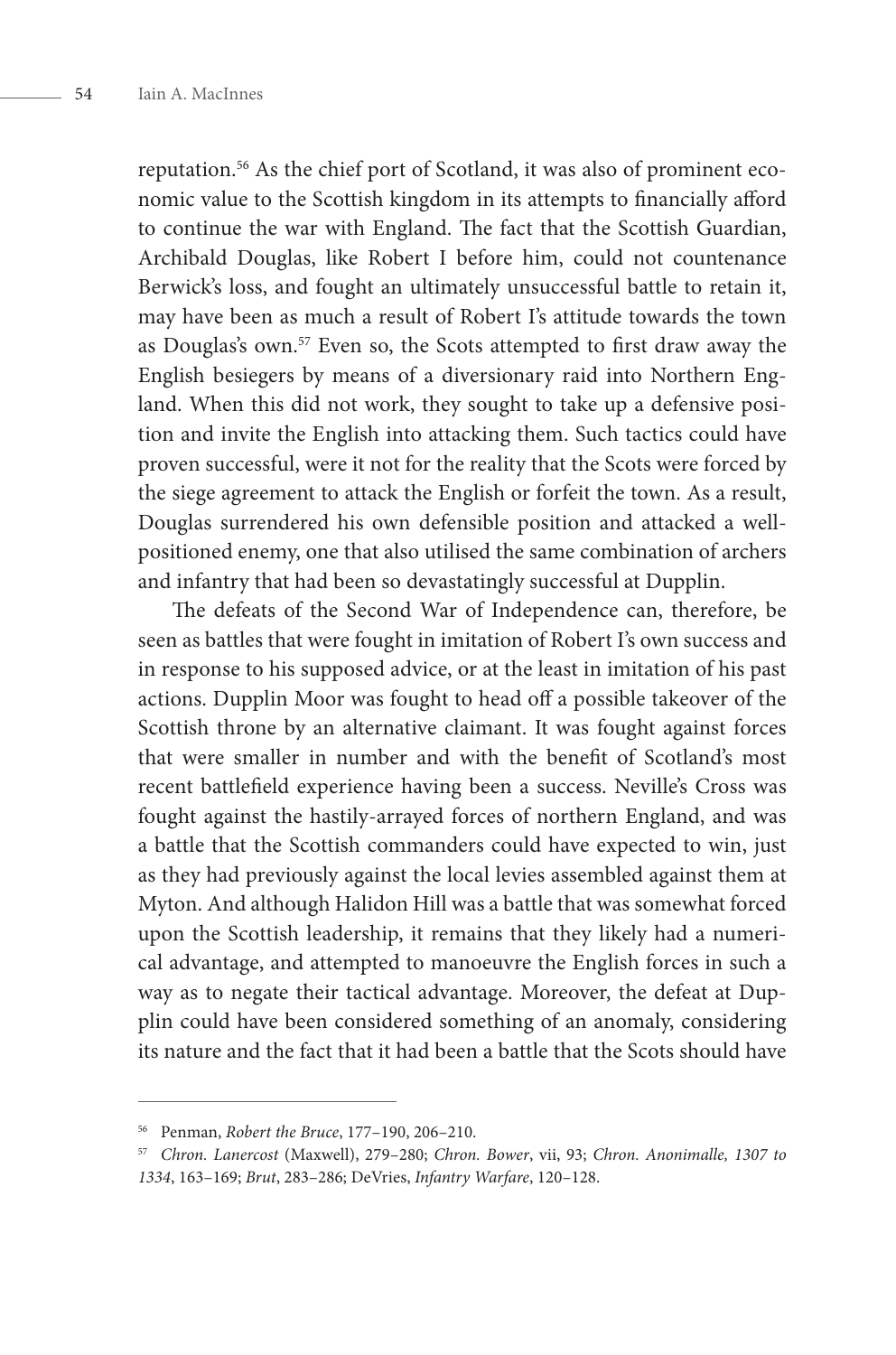won. In such examples, then, far from ignoring the lessons of Robert I, Scottish commanders may have been following quite closely what he had taught them, and indeed were seeking to repeat his victories. That these later commanders were ultimately unsuccessful has led to their actions being seen negatively. And while defeat or victory are the only real outcomes with which to judge medieval battles, greater consideration of the wider context is required before contemporary commanders should be condemned in modern writing. At the very least, they were looking to continue periods of previous Scottish military success, and were attempting to learn from victory, rather than from defeat.

### **Conclusion**

This article has, from necessity, only dealt briefly with the history of this period. A longer and more detailed analysis of the events of this conflict may provide further important points regarding the nature of the war fought at this time, and the extent to which the Scots, and indeed their English foes, learned lessons from their experience. What this article has tried to do is challenge what appear to be accepted views on this war and on those who took part in it. Individuals who were able to survive their experience of one battle, one siege or one campaign, were better placed to do so again in future, and Scottish leaders were similarly wellplaced to learn lessons from their experience and to implement changes of tactics and strategy as a result. That a number of Scottish leaders served militarily in the early years of the second war, having experienced success in battle in the first, suggests that there was less of an experience deficit than has previously been suggested. Far from being unable to learn lessons from past defeat, and to implement change to ensure future success, Scottish leaders were also arguably following forms of warfare that had been successful under the leadership of Robert I. They used Scotland's topography to their best advantage to undermine and frustrate a more numerous foe. They used the tactics of devastation and destruction of Scotland's landscape as both a defensive and offensive weapon of war, to deny supplies to the enemy and to ensure that the Bruce cause was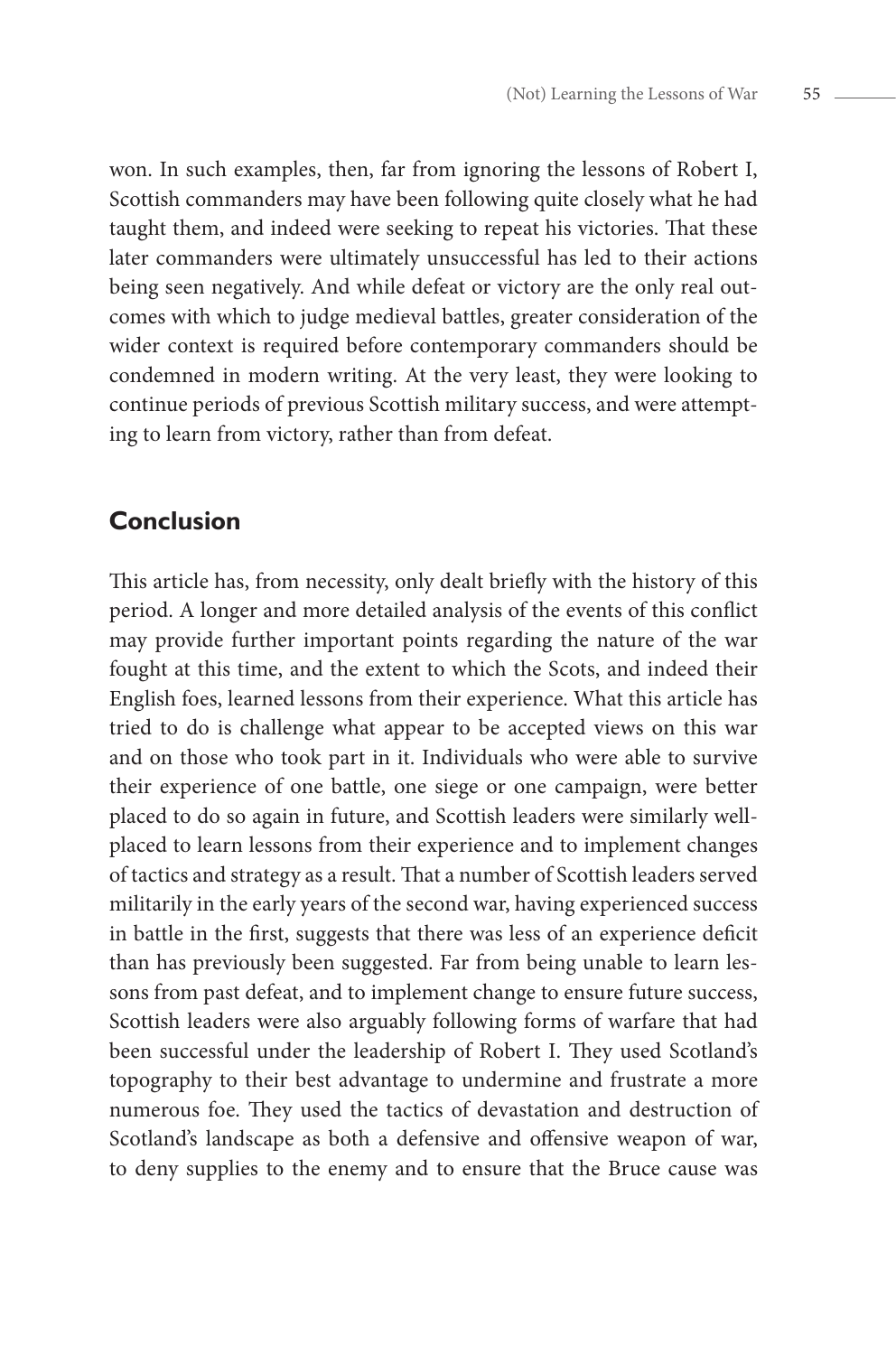either supported or feared. They adopted the raid as a major form of offensive warfare and employed this successfully in various theatres. And they sought to reinforce these successes through fighting battles. That the examples presented here all resulted in Scottish battlefield defeat should not be allowed to obscure the overall military picture. To focus on battles as the defining military events of the period is misleading for the simple reason that battles were irregular events, and they were rarely decisive. By taking a different perspective towards this period of warfare, it is possible to suggest that the Second Scottish War of Independence was a period of Scottish accomplishment. Armed with the strategies and tactics of Robert I, the Scots were to a large extent successful in their prosecution of a war that resisted English attempts at conquest, rejected English overlordship and successfully denied the imposition of an alternative royal dynasty on the kingdom.

#### Bibliography

#### **Primary sources**

- *The Anonimalle Chronicle, 1307 to 1334, from Brotherton Collection MS. 29*, ed. W.R. Childs and J. Taylor. Leeds: Yorkshire Archaeological Society, 1991.
- John Barbour, *The Bruce*, ed. A.A.M. Duncan. Edinburgh: Canongate, 1997.
- Walter Bower, *Scotichronicon*, ed. D.E.R. Watt *et al*, 9 vols. Edinburgh: Mercat Press, 1993–1998.
- George Buchanan, *The History of Scotland*, trans. J. Aikman, 4 vols. Glasgow and Edinburgh: Blackie, Fullarton & Co., 1827–1829.
- *The Brut or Chronicles of England*, ed. F.W.D. Brie. London: Early English Text Society, 1906–1908.
- *Chronica Monasterii de Melsa*, ed. E.A. Bond. London: Rolls Series, 1868.
- *The Chronicle of Lanercost 1272–1346*, ed. H.E. Maxwell. Glasgow: James Maclehose and Sons, 1913.
- *The Chronicles of Scotland Compiled by Hector Boece*, translated into Scots by John Bellenden, 1531, 2 vols. Edinburgh: Scottish Text Society, 1938–1941.
- Johannis de Fordun, *Cronica Gentis Scotorum*, ed. W.F. Skene. Edinburgh: Edmonston and Douglas, 1871–1872.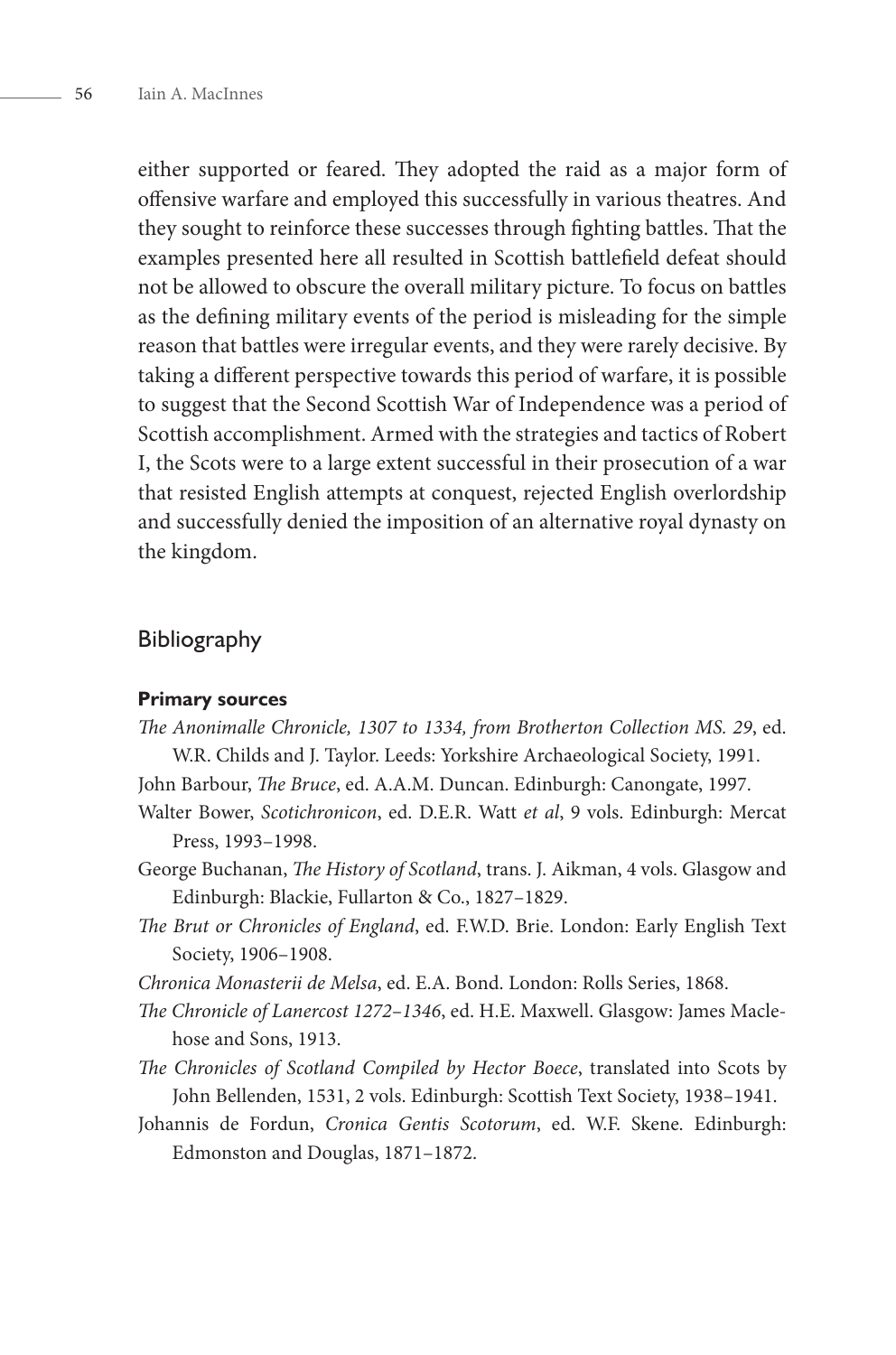- *Johannis de Fordun Scotichronicon cum Supplementis et Continuatione Walteri Boweri*, ed. W. Goodall, 2 vols. Edinburgh: Robert Fleming, 1759.
- Thomas Gray, *Scalacronica*, ed. A. King. Woodbridge: Surtees Society, 2005.
- *Leslie's History of Scotland*, ed. E.G. Cody, 4 vols. Edinburgh: Scottish Text Society, 1884–1895.
- John Major, *A History of Greater Britain*. Edinburgh: Scottish History Society, 1892.
- *Original Letters Illustrative of English History*, 3rd series, ed. Henry Ellis, 3 vols. London: Harding, Triphook and Lepard, 1846.
- *The True Chronicles of Jean le Bel, 1290–1360*, trans. N. Bryant. Woodbridge: Boydell Press, 2011.
- Andrew of Wyntoun, *The Orygynale Cronykil of Scotland*, ed. D. Laing, 3 vols. Edinburgh: William Paterson, 1872–1879.

#### **Secondary sources**

- Ayton, Andrew. *Knights and Warhorses: Military Service and the English Aristocracy under Edward III*. Woodbridge: Boydell Press, 1999.
- Barrow, Geoffrey W.S. *Robert Bruce and the Community of the Realm of Scotland*. Edinburgh: Edinburgh University Press, 2005.
- Brown, Michael. *Bannockburn: The Scottish War and the British Isles, 1307–1323*. Edinburgh: Edinburgh University Press, 2008.
- —. *The Black Douglases: War and Lordship in Late Medieval Scotland, 1300–1455*. East Linton: Tuckwell Press, 1998.
- —. *The Wars of Scotland, 1214–1371*. Edinburgh: Edinburgh University Press, 2004.
- Cornell, David. *Bannockburn: The Triumph of Robert the Bruce*. New Haven: Yale University Press, 2009.
- DeVries, Kelly. *Infantry Warfare in the Early Fourteenth Century*. Woodbridge: Boydell Press, 1996.
- Gillingham, John. "'Up with Orthodoxy!': In Defence of Vegetian Warfare," *Journal of Medieval Military History*, 2 (2004): 149–158.
- Grant, Alexander. "Disaster at Neville's Cross: The Scottish point of view," *The Battle of Neville's Cross, 1346*, ed. D. Rollason and M. Prestwich, 15–35. Stamford: Shaun Tyas, 1998.
- Macdonald, Alastair J. "The Kingdom of Scotland at War, 1332–1488" *A Military History of Scotland*, ed. Edward M. Speirs, Jeremy A. Crang and Matthew J. Strickland, 158–181. Edinburgh: Edinburgh University Press, 2012.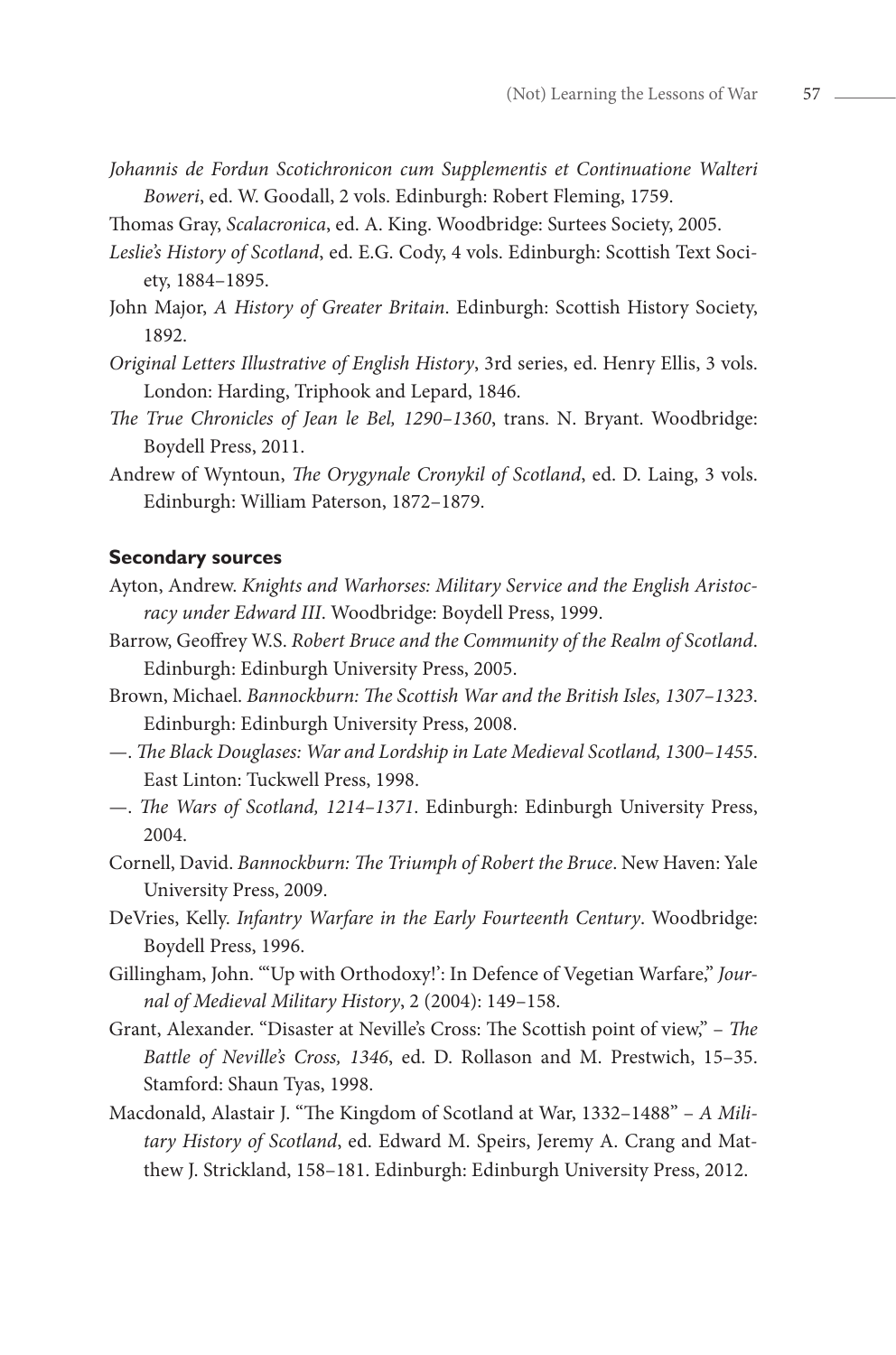- —. "Triumph and Disaster: Scottish Military Leadership in the Middle Ages" *Scotland and England at War, c.1296–c.1513*, ed. A. King and D. Simpkin, 255–282. Leiden: Brill, 2012.
- MacInnes, Iain A. "'To subject the north of the country to his rule': Edward III and the "Lochindorb *chevauchée*" of 1336," *Northern Scotland*, 3 (2012): 16–31.
- —. "Shock and Awe: The use of terror as a psychological weapon during the Bruce-Balliol Civil War, 1332–1338" – *England and Scotland in the Fourteenth Century: New Perspectives*, ed. A. King and M. Penman, 40–59. Woodbridge: Boydell & Brewer, 2007.
- —. *Scotland's Second War of Independence, 1332–1357*. Woodbridge: Boydell Press, 2016.
- McNamee, Colm. *Robert Bruce: Our Most Valiant Prince, King and Lord*. Edinburgh: Birlinn, 2012.
- —. *The Wars of the Bruces: Scotland, England and Ireland, 1306–1328*. East Linton: Tuckwell Press, 1997.
- Morillo, Stephen. "Battle Seeking: The Contexts and Limits of Vegetian Strategy," *Journal of Medieval Military History*, 1 (2003): 21–41.
- Nicholson, Ranald. *Edward III and the Scots: The Formative Years of a Military Career, 1327 to 1335*. Oxford: Oxford University Press, 1965.
- Phillips, Gervase. *The Anglo–Scots Wars, 1513–1550: A Military History*. Woodbridge: Boydell Press, 1999.
- Prestwich, Michael. "The English at the Battle of Neville's Cross," *The Battle of Neville's Cross, 1346*, ed. D. Rollason and M. Prestwich, 1–14. Stamford: Shaun Tyas, 1998.
- —. "The Wars of Independence," *A Military History of Scotland*, ed. Edward M. Speirs, Jeremy A. Crang and Matthew J. Strickland, 133–157. Edinburgh: Edinburgh University Press, 2012.
- Rogers, Clifford J. "The Scottish Invasion of 1346," *Northern History*, 34 (1998): 51–82.
- —. "The Vegetian "Science of Warfare" in the Middle Ages," *Journal of Medieval Military History*, 1 (2003): 1–19.
- —. *The Wars of Edward III: Sources and Interpretations*. Woodbridge: Boydell Press, 1999.
- —. *War Cruel and Sharp: English Strategy under Edward III, 1327–1360.* Woodbridge: Boydell Press, 2000.